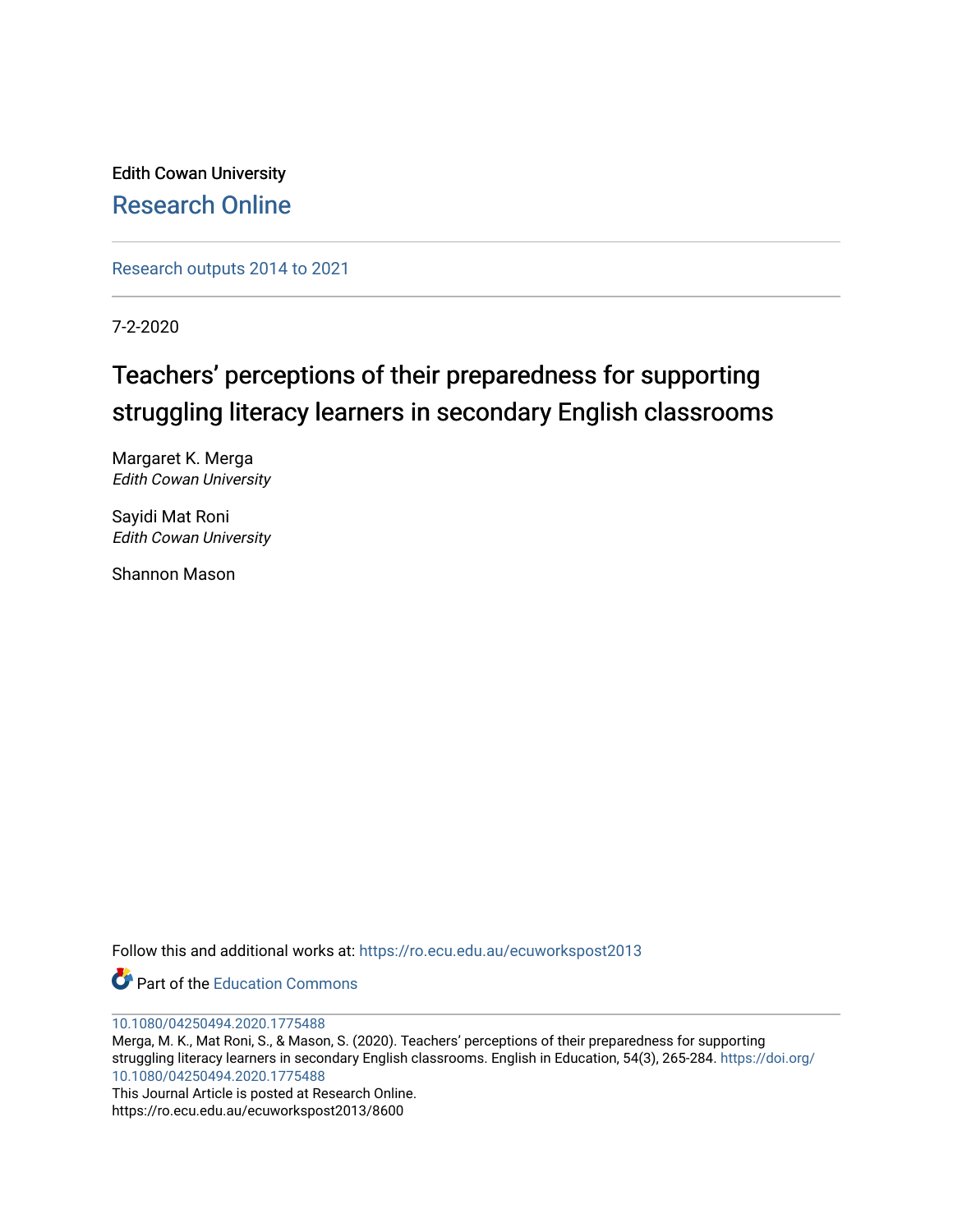





**English in Education Research Journal of the National Association for the Teaching of English**



**ISSN: (Print) (Online) Journal homepage:<https://www.tandfonline.com/loi/reie20>**

# **Teachers' perceptions of their preparedness for supporting struggling literacy learners in secondary English classrooms**

**Margaret K. Merga , Sayidi Mat Roni & Shannon Mason**

**To cite this article:** Margaret K. Merga , Sayidi Mat Roni & Shannon Mason (2020) Teachers' perceptions of their preparedness for supporting struggling literacy learners in secondary English classrooms, English in Education, 54:3, 265-284, DOI: [10.1080/04250494.2020.1775488](https://www.tandfonline.com/action/showCitFormats?doi=10.1080/04250494.2020.1775488)

**To link to this article:** <https://doi.org/10.1080/04250494.2020.1775488>

© 2020 The Author(s). Published by Informa UK Limited, trading as Taylor & Francis Group.



G

Published online: 17 Jun 2020.

[Submit your article to this journal](https://www.tandfonline.com/action/authorSubmission?journalCode=reie20&show=instructions)  $\mathbb{Z}$ 

**III** Article views: 696



 $\overline{\mathbf{Q}}$  [View related articles](https://www.tandfonline.com/doi/mlt/10.1080/04250494.2020.1775488)  $\mathbf{C}$ 

[View Crossmark data](http://crossmark.crossref.org/dialog/?doi=10.1080/04250494.2020.1775488&domain=pdf&date_stamp=2020-06-17) $\mathbb{Z}$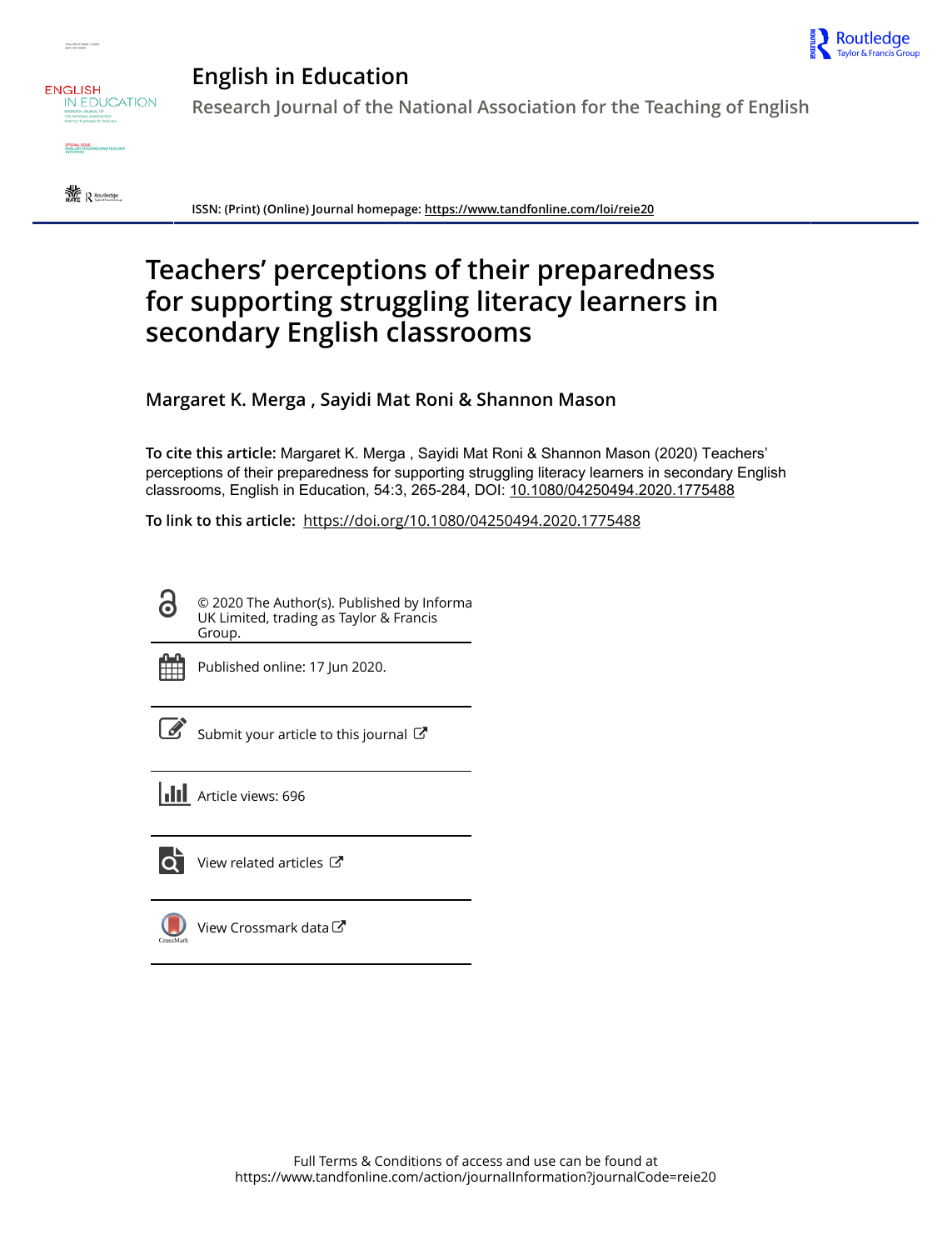**a** OPEN ACCESS **a** Check for updates

Routledae Taylor & Francis Group

# **Teachers' perceptions of their preparedness for supporting struggling literacy learners in secondary English classrooms**

M[a](#page-2-0)rgaret K. Merga<sup>a</sup>, Sayidi Mat Roni<sup>b</sup> and Shannon Mason<sup>[c,d](#page-2-1)</sup>

<span id="page-2-1"></span><span id="page-2-0"></span>aSchool of Education, Edith Cowan University, Perth, Australia; bSchool of Business and Law, Edith Cowan University, Perth, Australia; 'Faculty of Education, Nagasaki University, Nagasaki, Japan; dSchool of Education, Murdoch University, Perth, Australia

#### **ABSTRACT**

The initial and ongoing professional education of teachers to prepare them to support students' literacy development warrants research attention. The importance of meeting the needs of struggling literacy learners in secondary school does not diminish as students move through the years of schooling. This paper reports on data from the 2019 Supporting Struggling Secondary Literacy Learners mixed-methods project, which sought to explore the challenges of meeting the needs of struggling literacy learners in Australian secondary schooling, from the perspectives of teachers of mainstream English classrooms. Adequacy of initial teacher education to support struggling literacy learners seems to have been low for the majority of teachers, and for both recent and earlier graduates. Where gaps were indicated, qualitative data provided valuable insights. Findings can be used to inform initial teacher education programmes and ongoing professional development opportunities, to ensure that such learning experiences are reflective of current teacher needs.

#### **ARTICLE HISTORY**

Received 15 November 2019 Accepted 22 May 2020

#### **KEYWORDS**

English teacher education; teacher education; struggling literacy learner; initial teacher education; professional development; literacy

# **Introduction**

<span id="page-2-5"></span><span id="page-2-4"></span><span id="page-2-3"></span>The initial and ongoing professional education of teachers to prepare them to support students' literacy development in the early years and beyond deserves close research attention. Literacy supports student achievement in disciplines beyond English (Sullivan and Brown [2015\)](#page-21-0), and it is intrinsically linked with individual life-chances, with high literacy levels associated with strong academic performance at secondary school (Daggett and Hasselbring [2007\)](#page-19-0) and vocational opportunities beyond school (Australian Bureau of Statistics [2013](#page-19-1); Kirsch et al. [2002](#page-20-0); McIntosh and Vignoles [2001](#page-20-1); OECD, [2018\)](#page-21-1). In Australia, many students move through the schooling system without attaining essential functional literacy skills, and more than two-fifths of Australian adults lack the functional literacy skills needed to communicate effectively in contemporary life, limiting their vocational, academic and social opportunities (ABS, [2013\)](#page-19-1). Concerns about adult literacy also hold currency in the United Kingdom, where 15% of adults struggle to read and write at a basic level at significant economic cost (World Literacy Foundation [2018\)](#page-21-2). The

© 2020 The Author(s). Published by Informa UK Limited, trading as Taylor & Francis Group.

This is an Open Access article distributed under the terms of the Creative Commons Attribution-NonCommercial-NoDerivatives License ttp://creativecommons.org/licenses/by-nc-nd/4.0/), which permits non-commercial re-use, distribution, and reproduction in any medium, provided the original work is properly cited, and is not altered, transformed, or built upon in any way.

<span id="page-2-6"></span><span id="page-2-2"></span>**CONTACT** Margaret K. Merga **Interpretage Merga Contact** Merga Edith Cowan University, 270 Joondalup Dr, Joondalup 6027, Australia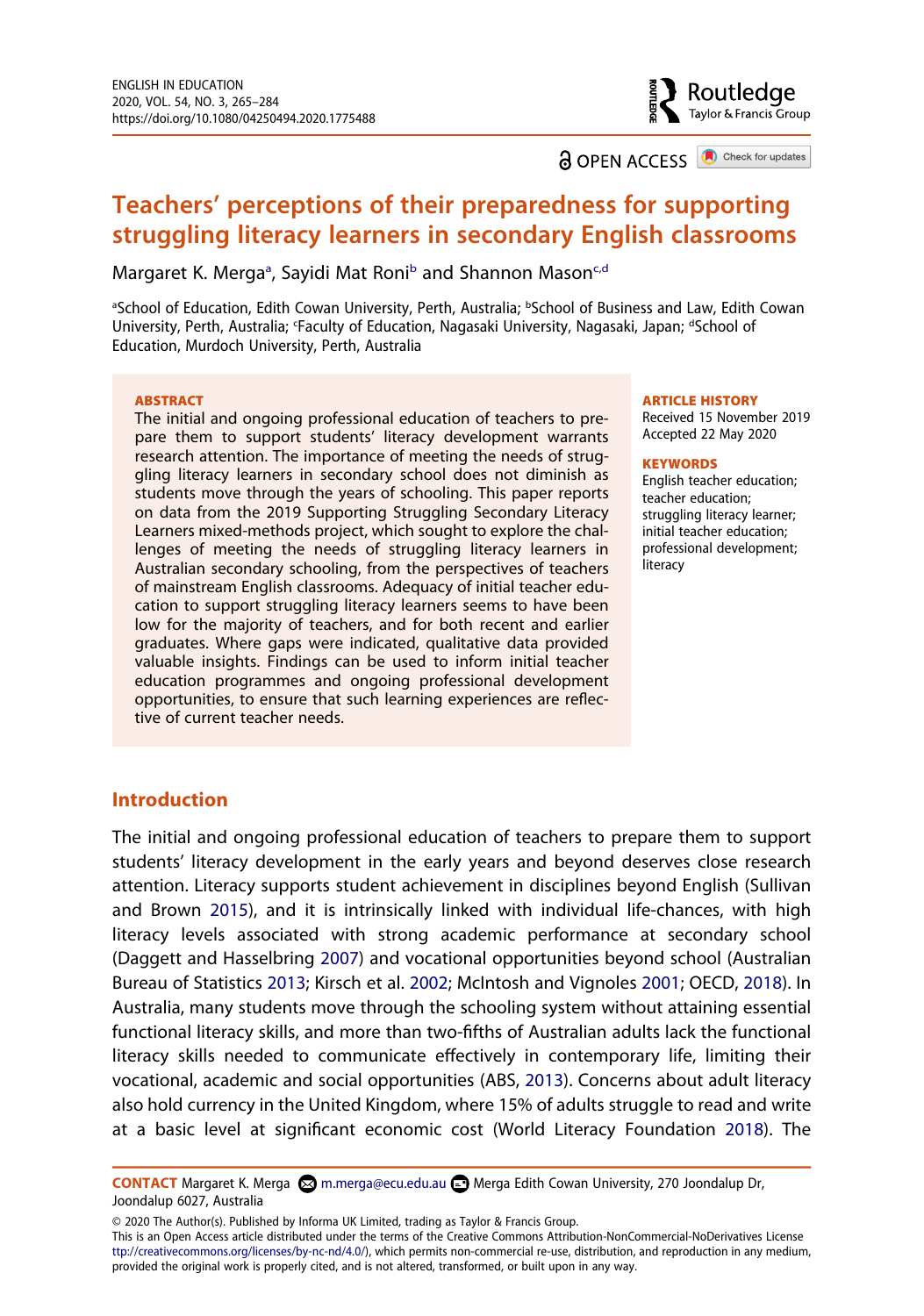<span id="page-3-10"></span><span id="page-3-9"></span><span id="page-3-6"></span>importance of meeting the needs of struggling literacy learners is unlikely to diminish, as around one in five adolescents are low performers in literacy, and this number is growing over time (Thomson, De Bortoli, and Underwood [2016;](#page-21-3) Thomson et al. [2019](#page-21-4)). Similarly, beyond Australia, concerns are being voiced about the high percentage of young people with low literacy rates (Kuczera, Field, and Windisch [2016](#page-20-2)). These students can be termed struggling literacy learners, as they fall below the expected level of literacy attainment for their age. While literacy as a concept is regularly revised and contested (e.g. Stevens [2005](#page-21-5)), for the purposes of this paper, we draw on the Australian Curriculum, Assessment and Reporting Authority (ACARA) conceptualisation of literacy as relating to "the knowledge, skills and dispositions to interpret and use language confidently for learning and communicating in and out of school and for participating effectively in society" (ACARA, [2017](#page-19-2)). We acknowledge that this conflation of literacy and basic functional literacy does not account for the rich intersections of diverse aspects of literacy, such as between functional and critical literacy.

<span id="page-3-12"></span><span id="page-3-4"></span><span id="page-3-0"></span>While ideally literacy instruction should be positioned as a whole-school priority (Wray [2002](#page-21-6)), little is known about current strategies, resources and interventions secondary teachers use to support struggling students in mainstream English classes, where literacy instruction is an expected norm. There has been limited inquiry into how initial teacher education (ITE) and in-service professional development (PD) equips teachers to support struggling literacy learners in adolescence. Focus on PD as well as ITE is important, as learning requirements for teachers are ongoing and non-linear (Clark, Helfrich, and Hatch [2017](#page-19-3)). In addition, the majority of research, policy and debate about literacy learning in schools is concentrated on early childhood and primary schooling years, drawing attention from children in middle childhood and adolescence (Alvermann [2002\)](#page-19-4), though research suggests that literacy learning is an ongoing concern, and that struggling readers in middle childhood and adolescence experience diverse skill and knowledge gaps rather than homogeneous issues (Buly and Valencia [2002;](#page-19-5) Dennis [2013](#page-19-6)). Teacher perception of the issues faced by struggling literacy learners in the Australian context is poorly understood. The level of whole-school, cross-disciplinary support both provided for and needed by struggling literacy learners is also not known, though support for literacy learning across all learning areas is a curricular imperative (Australian Curriculum, Assessment and Reporting Authority [2017\)](#page-19-2).

<span id="page-3-11"></span><span id="page-3-8"></span><span id="page-3-7"></span><span id="page-3-5"></span><span id="page-3-3"></span><span id="page-3-2"></span><span id="page-3-1"></span>There is great diversity in barriers faced by struggling literacy learners (Merga [2019b](#page-20-3); Brasseur-Hock et al. [2011\)](#page-19-7). Therefore, teachers of adolescent students who are struggling to meet growing literacy demands require knowledge of a wide range of possible supporting practices to "provide appropriate instruction, prevent students from falling farther behind, and help bring struggling readers closer to reading for knowledge and pleasure" (Edmonds et al. [2009](#page-20-4), 263). However, Australian research suggests that only 49% of beginning secondary teachers had confidence in their preparedness to teach reading (Louden and Rohl [2006\)](#page-20-5). Only around half of primary and secondary teachers were positive about their preparation to work with students with learning difficulties. Low teacher preparedness findings may also be reflective of the fact that 21% of English teachers in Australian schools are teaching "out of field", lacking adequate disciplinary preparation for their role (Weldon [2016\)](#page-21-7), while other research suggests that teachers' own literacy levels may in some cases limit effective provision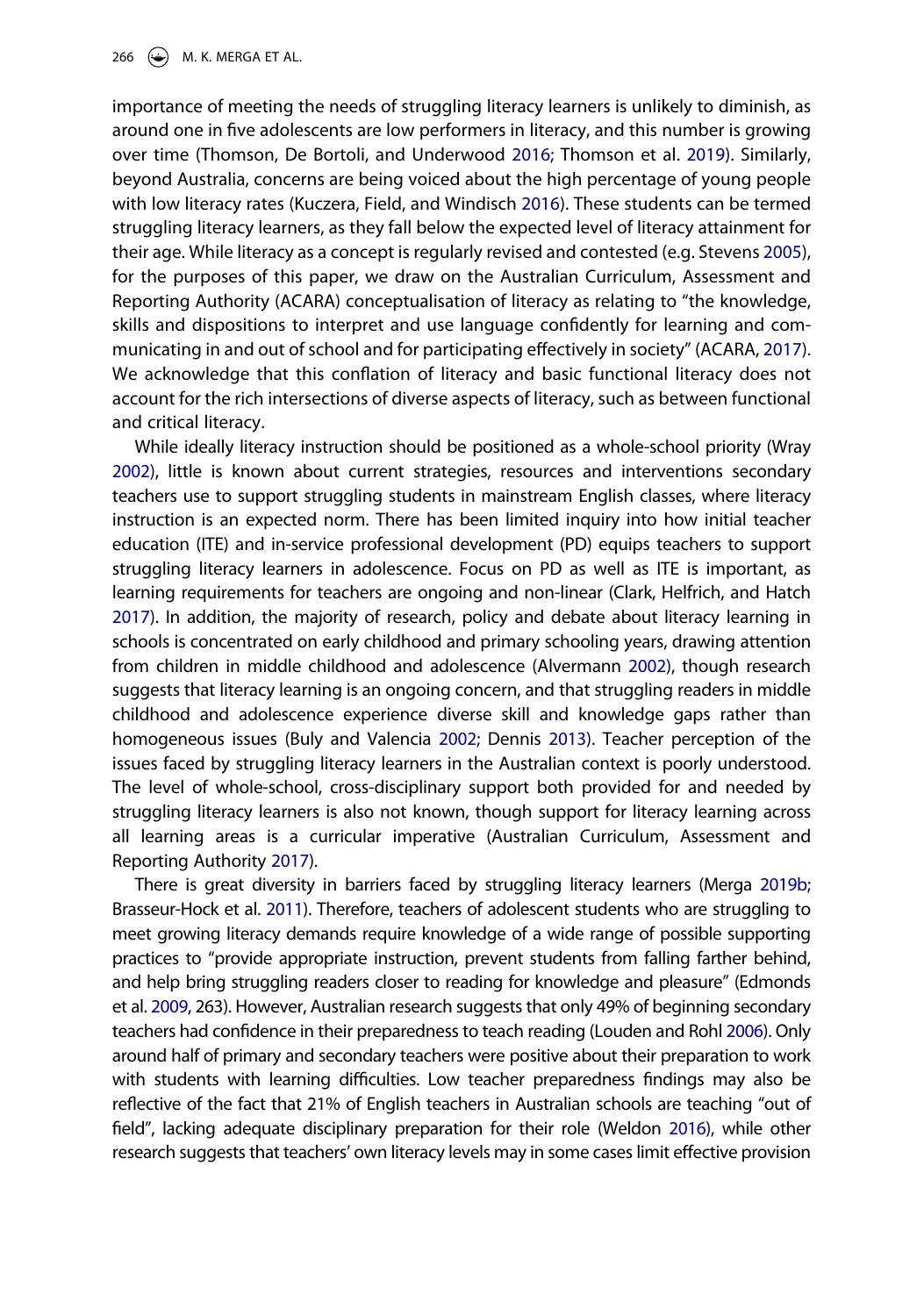<span id="page-4-2"></span>of literacy support (Moon [2014\)](#page-21-8). Identifying specific gaps in teacher preparedness to meet the needs of struggling literacy learners can improve ITE and PD opportunities for teachers, which may then enhance the literacy outcomes of struggling literacy learners.

<span id="page-4-3"></span>When seeking to improve the literacy attainment of adolescent students, current secondary teachers working with struggling literacy learners in mainstream classrooms may be considered key informants, as they may make a significant contribution to enhancing student achievement. Both higher education providers and schools could heed any learning gaps identified by current teachers in their ITE and PD to enhance student outcomes. To this end, the 2019 *Supporting Struggling Secondary Literacy Learners (SSSLL)* project recognises teachers' contribution of expertise through lived experience working with these individuals. The project is concerned with the "lived space" in teacher education, which can be "understood by pre-service and in-service teachers during and after they have completed their teacher preparation program", where "the diverse forms of disciplinary and academic knowledge acquired through teacher education become part of 'practical consciousness' developed by beginning teachers in their particular workplaces" (Rowan et al. [2015](#page-21-9), 285). This paper draws on data from mainstream English teachers from across all states and territories of Australia to determine secondary English teachers' perceptions of the sufficiency of their training to support struggling literacy learners in the mainstream classroom. It also explores the extent to which teachers' pre- and in-service learning experiences are associated with self-perceived teacher knowledge in supporting struggling literacy learners, and the nature of recurring participant-identified gaps in these learning opportunities. The identification of specific gaps in ITE and in-service professional development can enable teacher trainers at both levels to develop and adjust teacher education, training pedagogy and curriculum to better meet the needs of teachers. This can in turn enhance the outcomes of struggling literacy learners.

Focusing this inquiry are the following research questions:

- (1) Do Australian mainstream secondary English teachers perceive that they have sufficient ITE and PD to support struggling literacy learners?
- (2) Do recent graduates perceive a greater level of preparedness than less recent graduates?
- (3) Where teachers do not perceive support, what are the identified gaps in ITE and PD?

<span id="page-4-1"></span><span id="page-4-0"></span>While this study investigates the issues raised from the perspective of English teachers in Australia, the study has implications for the provision of ITE and PD for teachers in other English-speaking countries who face similar concerns regarding the support of struggling literacy learners. Across many of these nations, attempts to address perennial concerns about literacy performance have generally focused on identifying and supporting struggling literacy learners in the early years (European Literacy Policy Network [2016](#page-20-6)). Teachers are a key component of the learning environment in that they can support students to overcome their learning challenges (Bell, McPhillips, and Doveston [2011](#page-19-8)), and therefore research insights that enhance their preparedness to meet the needs of struggling literacy learners in the secondary context could have a powerful impact on student learning.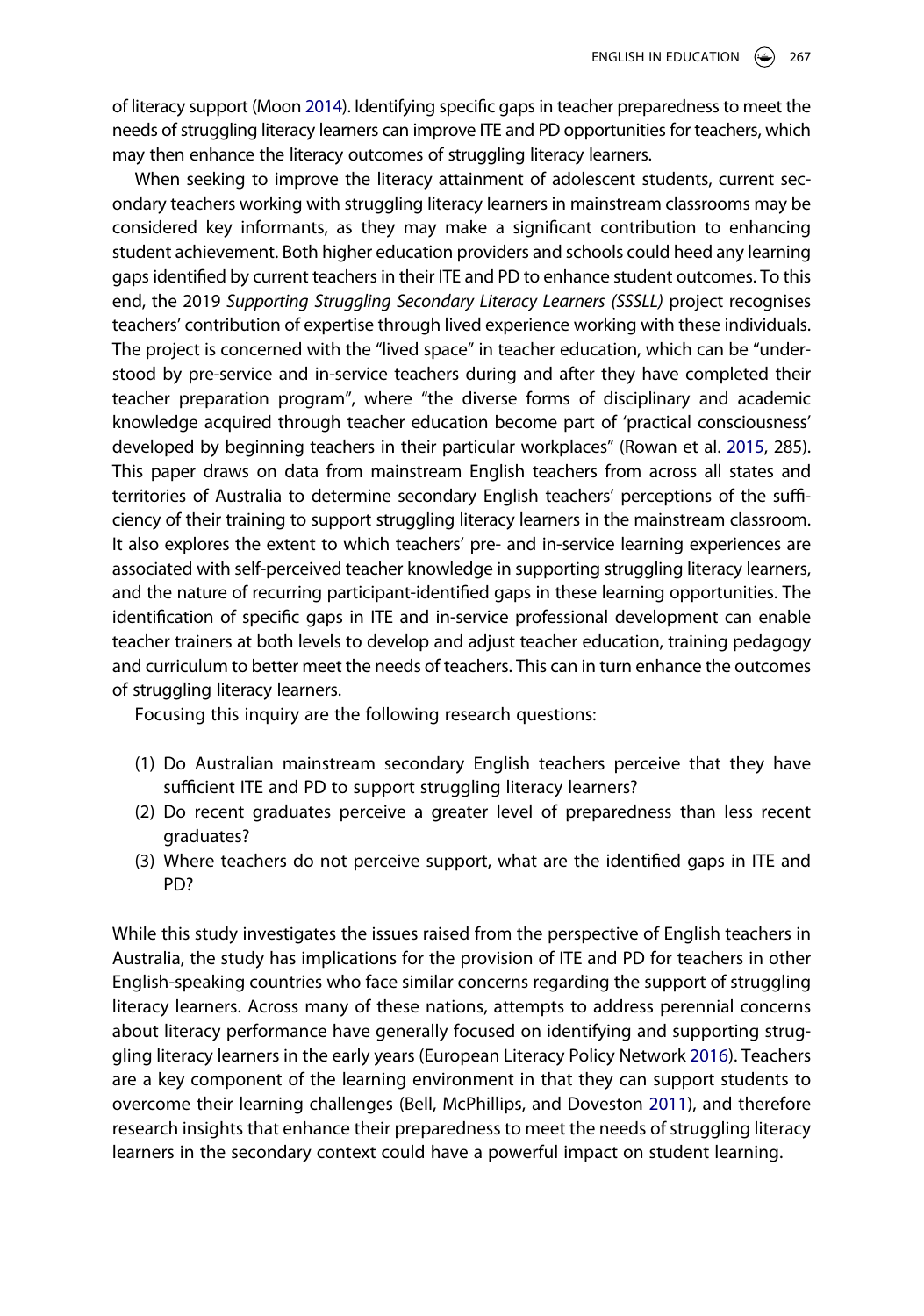However, we note that our focus on ITE and PD is part of a larger inquiry which situates teacher education as one of the numerous possible influential factors that could potentially be adjusted to yield better outcomes for struggling literacy learners. Other findings from this research project suggest that factors that influence the outcomes of struggling students "include, but are not necessarily limited to literacy skill gaps and English as an additional language status, absenteeism, home factors, student attitudes and engagement, school and systems factors, and learning difficulties and disabilities influencing learning" (Merga [2019b](#page-20-3), 21), some of which could potentially be partly mitigated through teacher preparedness, but others of which remain resistant. We also found that "regardless of place, school leadership commitment to ensuring that struggling literacy learners have their literacy skills developed across all learning areas may be crucial to realisation of a supportive whole-school culture for struggling literacy learners" (Merga, Mat Roni, and Malpique [2020](#page-20-7), 1), and that teachers lack adequate resourcing and staffing support to meet the needs of struggling literacy learners in mainstream secondary classrooms, and that this is particularly an issue in public schools (Merga, Mat Roni, and Malpique [under review\)](#page-21-10).

<span id="page-5-2"></span><span id="page-5-1"></span><span id="page-5-0"></span>As such, we do not suggest that any adjustments to ITE and PD indicated by this research will, in isolation, ensure that all struggling literacy learners reach their functional literacy goals. Indeed, as we have previously illustrated, "addressing the challenge of meeting the needs of SLLs (struggling literacy learners) beyond the early years of schooling is a wicked problem" (Merga, [2019b](#page-20-3), 20), wicked problems being multi-faceted and of complex and interrelated causation (Rittel and Webber [1973\)](#page-21-11). Instead, this paper is intended to support teacher educators' revision and development of their materials, to highlight any possible adjustments that could be made, based on the views of current teachers endeavouring to meet the needs of struggling literacy learners in mainstream secondary schooling contexts. We do not contend that teachers and teacher education bear individual responsibility for students' literacy levels and the improvement of these. Rather, this paper becomes part of a feedback loop from teachers to teacher educators, and with participation in the study voluntary, teachers who participated were keen that their voices be heard, so that their experiences could inform both their ongoing PD, but also the training of new teachers.

## **Methods**

As previously noted, the 2019 *SSSLL* project investigated a diverse range of research interests related to supporting struggling secondary literacy learners to enhance their literacy attainment. This paper focusses on the data related to the first of these diverse interests, reporting solely on the fulsome data collected around teacher preparedness in relation to ITE and PD. In Australia, ITE typically encompasses both university-delivered classes (either face-to-face or online) and school-based practical learning, though proportions of these elements differ across institutions, states and time. PD relates to the professional learning that teachers experience while working in a teaching role, and this may occur at their school, or at an external location, and be facilitated by colleagues or external training providers. Length of ITE that is sufficient for teacher registration in Australia varies greatly, and in recent times ITE could be taken as an undergraduate (Bachelors) or post-graduate qualification (Graduate Diploma or Master's degree), running from one to five years of full-time study focussed on education. Ethics approval was granted by the institutional Ethics Committee prior to data collection and survey piloting.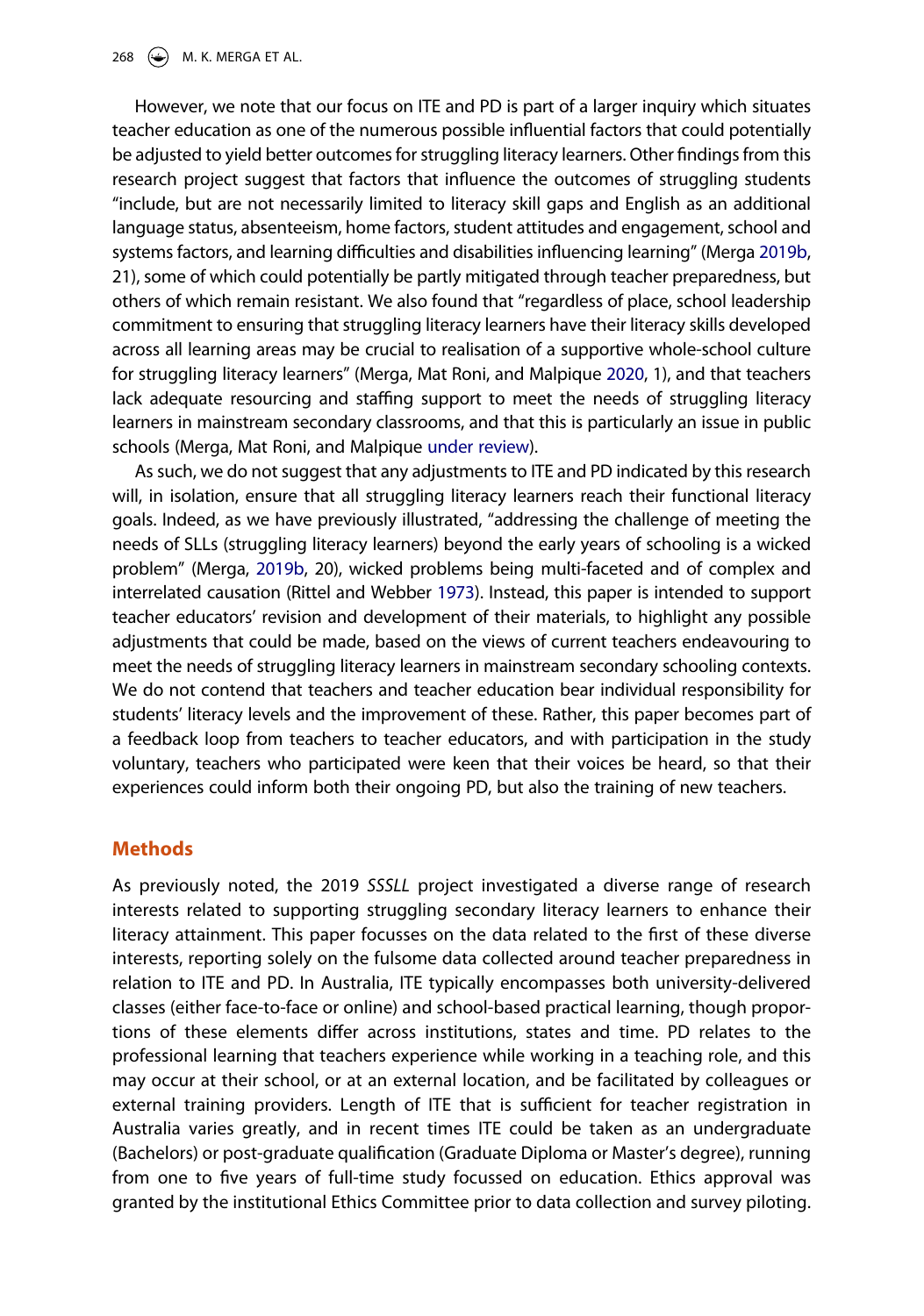All participants provided recorded informed consent at the first item on the survey, and all participation was entirely voluntary.

<span id="page-6-3"></span><span id="page-6-2"></span>This paper reports on both qualitative and quantitative data sourced concurrently using a survey tool (Stentz, Clark, and Matkin [2012\)](#page-21-12), which collected the views of secondary teachers currently working with struggling secondary students from every state and territory within Australia. The data set comprises the 315 completed surveys, demographic details about the teacher participants [\(Table 1](#page-6-0)) and the schools in which they worked ([Table 2\)](#page-7-0). While the total size of the eligible target population of English teachers working with struggling literacy learners in secondary English classrooms is not known, this study uses GPower (Faul et al. [2009\)](#page-20-8) version 3.1.9.2 to estimate a minimum sample size needed for statistical analysis. Using Cohen's convention of a medium effect size threshold of.30 (Cohen [2013\)](#page-19-9), with 95% confidence interval, this was calculated as *N* = 138, which this study comfortably exceeds. As can be noted by [Table 2](#page-7-0), all states and territories in Australia were represented in this study, including: South Australia (SA), Tasmania, the Northern Territory (NT), New South Wales (NSW), Western Australia (WA), Queensland, Victoria and the Australian Capital Territory (ACT).

<span id="page-6-1"></span>It is also important to note that many of the struggling students referred to by teachers in this paper would not be classified as having special needs. Not only does this paper specify that it is concerned with the teaching of struggling literacy learners in mainstream rather than special needs focused classrooms, previously reported data from this study found that

| Characteristic              | in sample $(N = 315)$ | in sample (%) |
|-----------------------------|-----------------------|---------------|
| Gender                      |                       |               |
| Female                      | 270                   | 85.71         |
| Male                        | 42                    | 13.33         |
| Other                       | 3                     | 0.95          |
| Age Group                   |                       |               |
| $20$                        | 0                     | 0.00          |
| $21 - 30$                   | 51                    | 16.19         |
| $31 - 40$                   | 92                    | 29.21         |
| $41 - 50$                   | 90                    | 28.57         |
| $51 - 60$                   | 65                    | 20.63         |
| $61 - 70$                   | 16                    | 5.08          |
| >71                         | 1                     | 0.32          |
| Years teaching experience   |                       |               |
| $<$ 3                       | 32                    | 10.16         |
| $3 - 6$                     | 55                    | 17.46         |
| $7 - 10$                    | 49                    | 15.56         |
| $11 - 14$                   | 58                    | 18.41         |
| $15 - 18$                   | 32                    | 10.16         |
| $19 - 22$                   | 21                    | 6.67          |
| $23 - 26$                   | 22                    | 6.98          |
| $27 - 30$                   | 22                    | 6.98          |
| >30                         | 24                    | 7.62          |
| Years post teacher training |                       |               |
| $<$ 3                       | 27                    | 8.57          |
| $3 - 6$                     | 58                    | 18.41         |
| $7 - 10$                    | 43                    | 13.65         |
| $11 - 14$                   | 51                    | 16.19         |
| $15 - 18$                   | 41                    | 13.02         |
| $19 - 22$                   | 21                    | 6.67          |
| $23 - 26$                   | 18                    | 5.71          |
| $27 - 30$                   | 25                    | 7.94          |
| >30                         | 31                    | 9.84          |

#### <span id="page-6-0"></span>**Table 1.** Respondent characteristics.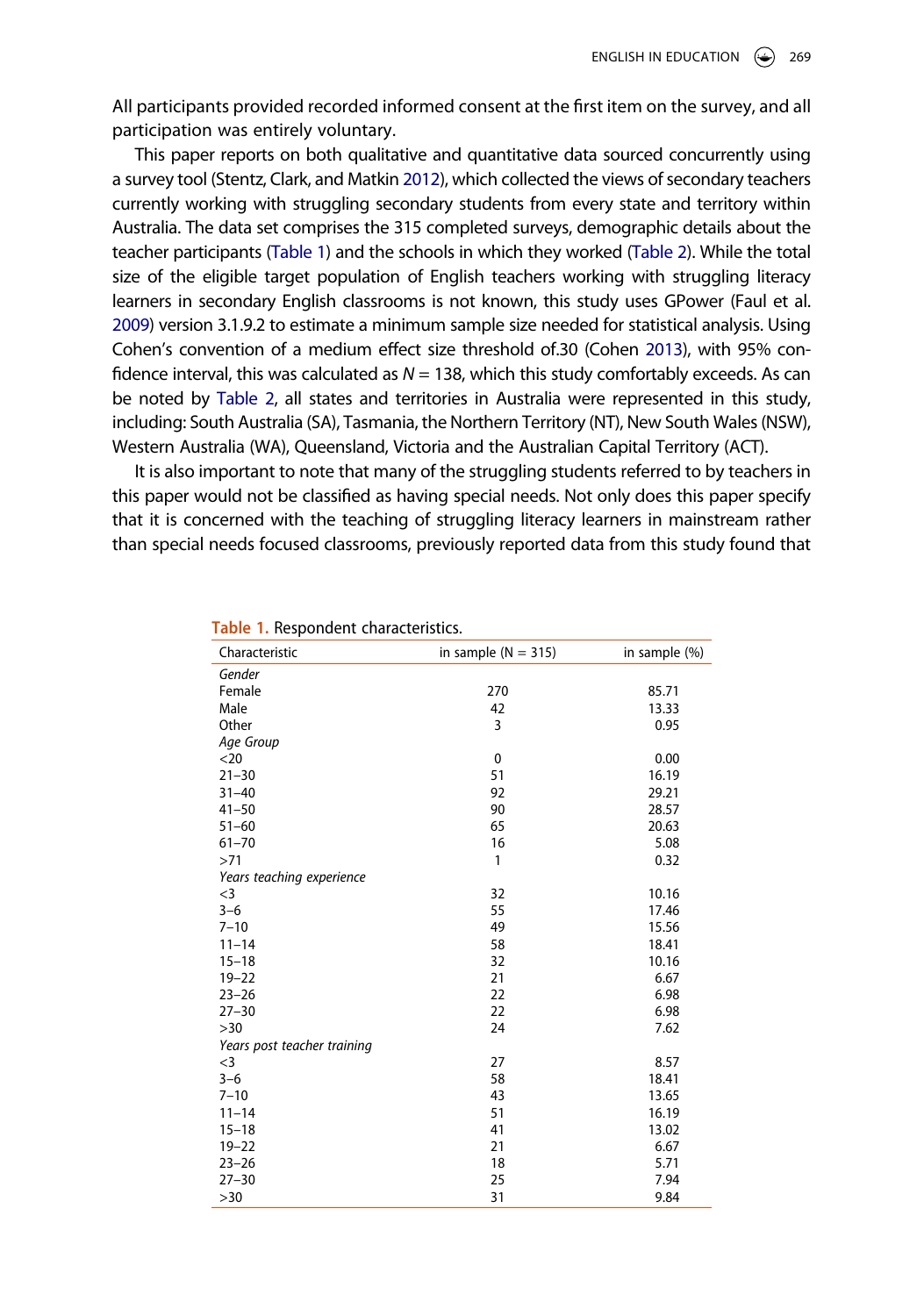| Characteristic                     | in sample $(N = 315)$ | in sample (%) |
|------------------------------------|-----------------------|---------------|
| Location                           |                       |               |
| Metropolitan                       | 220                   | 69.84         |
| Rural                              | 90                    | 28.57         |
| Remote                             | 5                     | 1.59          |
| State/territory of school location |                       |               |
| SA                                 | 41                    | 13.02         |
| Tasmania                           | 12                    | 3.81          |
| ΝT                                 | 14                    | 4.44          |
| <b>NSW</b>                         | 82                    | 26.03         |
| <b>WA</b>                          | 56                    | 17.78         |
| Oueensland                         | 50                    | 15.87         |
| Victoria                           | 45                    | 14.29         |
| <b>ACT</b>                         | 15                    | 4.76          |
| School type                        |                       |               |
| Government (public)                | 195                   | 61.90         |
| Private                            | 120                   | 38.10         |
| ICSEA*                             |                       |               |
| Above average ICSEA                | 67                    | 21.27         |
| Average ICSEA (1000)               | 79                    | 25.08         |
| <b>Below Average ICSEA</b>         | 106                   | 33.65         |
| Unsure                             | 63                    | 20.00         |

#### <span id="page-7-0"></span>**Table 2.** School characteristics.

<span id="page-7-1"></span>\*ICSEA relates to the socio-educational backgrounds of students at this school (ACARA [2015\)](#page-19-11) \*\*multiple selections permitted, so percentage not relevant.

less than half (48.89%) of respondents agreed that the SLLs (struggling literacy learners) in their classroom typically have a diagnosed learning difficulty (e.g. dyslexia), and around a quarter of respondents agreed that the SLLs in their classroom were typically of EALD (English is an additional language or dialect) status (24.76%), suggesting that while students may be undiagnosed, SLLs at secondary level may not necessarily be EALD or have a learning difficulty. (Merga [2019b,](#page-20-3) 9)

Therefore teachers of English in secondary schools cannot be reliant on special needs experts to support struggling secondary literacy learners in mainstream English classrooms, as funding for this support is contingent on diagnosis of special needs (Australian Government [2019](#page-19-10)), and many students do not fall into this category.

<span id="page-7-2"></span>To ensure that each respondent met the criteria of being a teacher of struggling literacy learners in mainstream English classrooms in the secondary context, the preamble of the survey was specific:

Please only continue to take the survey if you are *currently* teaching secondary students, and if you teach mainstream classrooms. Teachers who only teach in extension (Gifted and Talented or School-based Academic Extension) classrooms should not proceed. If you teach in both mainstream and extension classrooms, please respond in relation to your mainstream classrooms only.

In addition to the preamble statement, respondents were also subject to the following eligibility items early in the survey, with "no" responses triggering a skip logic, re-routing respondents to the end of the survey without exposure to subsequent items.

- (1) Are you a current teacher of secondary students (in any of the years 7–12)?
- (2) Do you currently teach at least one mainstream (not extension) English class?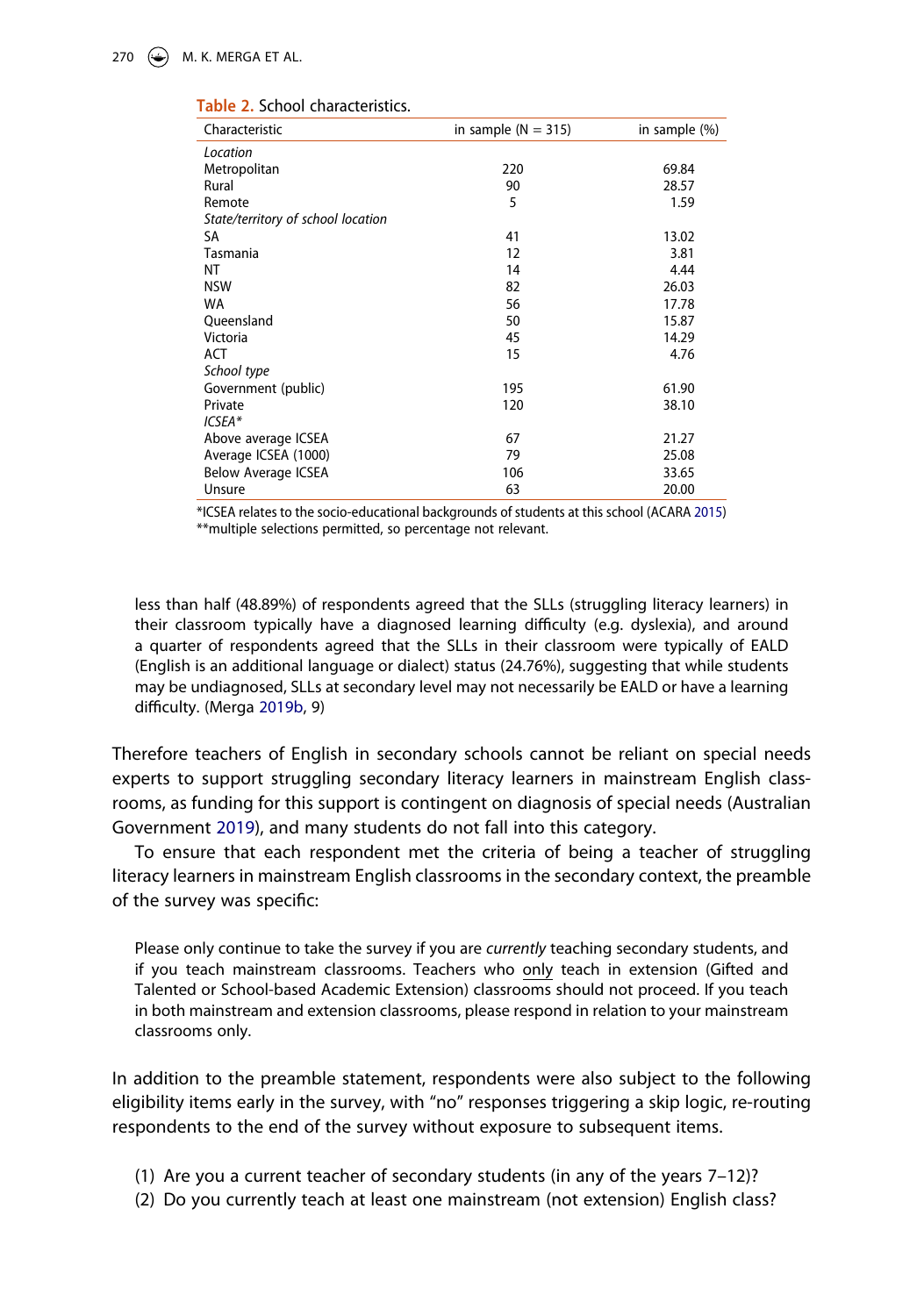(3) The mainstream English classrooms that I teach typically include at least some struggling literacy learners.

<span id="page-8-0"></span>The mixed methods approach employed was an embedded design, with the qualitative strand building on the quantitative data (Cresswell and Plano Clark [2011\)](#page-19-12). Quantitative data were collected to determine teachers' perceptions of the sufficiency of ITE and PD, illustrating the extent to which perceived gaps are an issue, and enabling analysis of the extent to which perceived ITE preparedness is reflective of experience. Qualitative data collected through open fields on the same tool then provide insights into current perceived gaps in ITE and PD that could be addressed. Data were collected using the following survey items in relation to the two research questions.

# *Do Australian mainstream secondary English teachers have sufficient ITE and PD to support struggling literacy learners?*

Respondents indicated their level of agreement with the following statements on three 5-point Likert-type items.

- (1) There was sufficient instruction in my initial teacher training to prepare me to support struggling literacy learners in the classroom.
- (2) There have been sufficient professional development opportunities as a teacher to enable me to continue to build my capacity to support struggling literacy learners in the classroom.
- (3) I am highly knowledgeable about practices that can enhance struggling literacy learners' literacy skills.

# *Do recent graduates perceive a greater level of preparedness that less recent graduates?*

In order to address research question 2, this study identified the teachers' self-reported level of exposure to instructions during their training to support struggling literacy learners. They were asked to:

- (1) Identify how many years ago they completed the training (*time*). This section identifies the respondents in 9-class ordinal groups from less than three years ago to more than 30 years ago.
- (2) Indicate their level of agreement on the sufficiency of instructions they received during their training on a scale of 1 (s*trongly agree*) to 5 (s*trongly disagree*). The responses were reversed-coded in the analysis to assist the interpretation of the results.

A bivariate correlation test was later run on the data. The responses were also subjected to a one-way analysis of variance (ANOVA) test to investigate if the currency of teacher training differs (i.e. in terms of level of the teachers' level of preparedness in supporting struggling literacy learners). The ANOVA test uses the years of completing the training (*time*) as the factor and the level of agreement on the sufficiency of the instruction (*sufficiency*) as the dependent variable.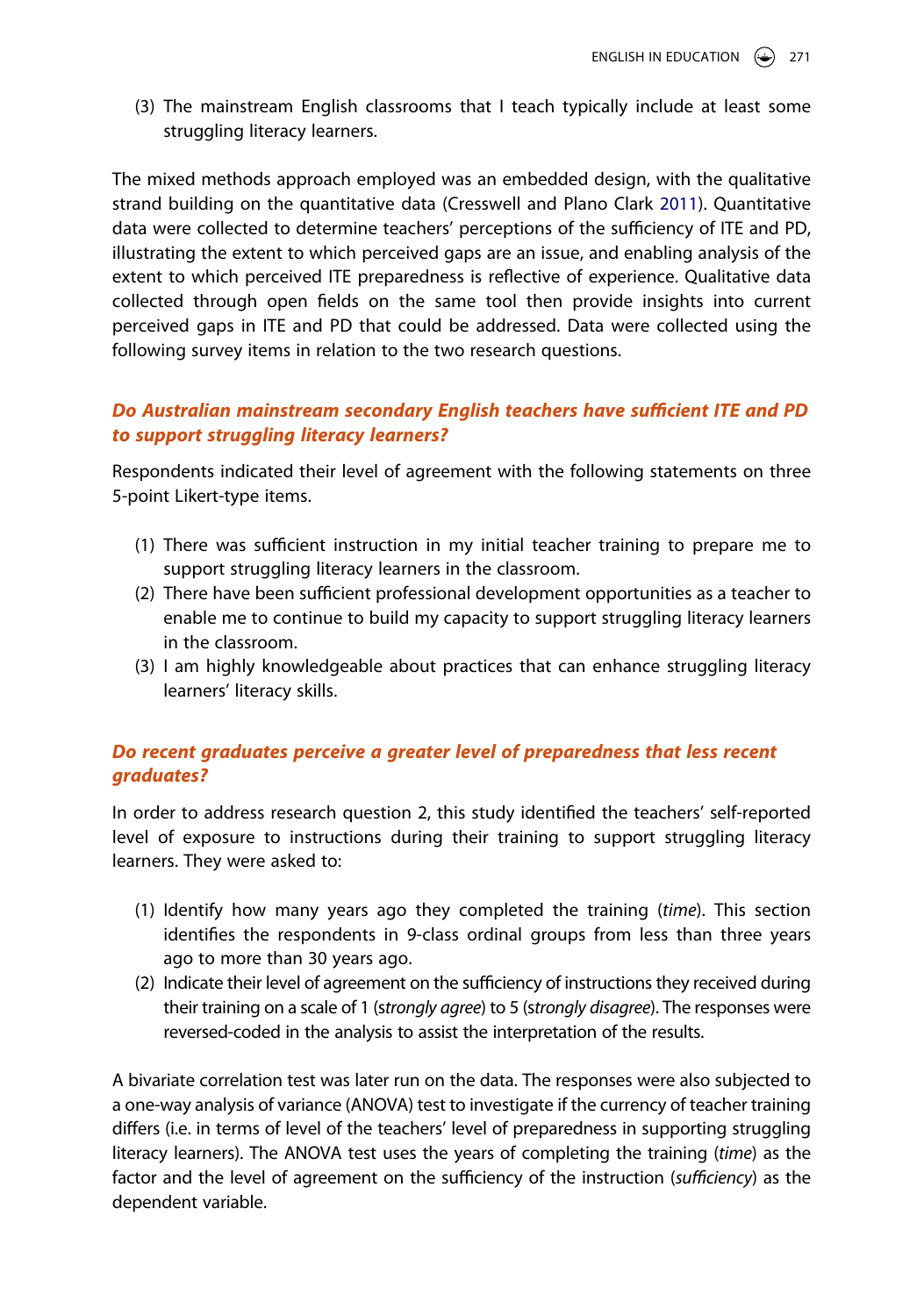272  $\left(\frac{1}{2}\right)$  M. K. MERGA ET AL.

This study extended the investigation on research question 2 by examining the level of knowledge about practices (*knowledge*) to support struggling literacy learners. This is the same 5-point Likert scale of agreement to the statement which is used to answer research question 1.

(3) I am highly knowledgeable about practices that can enhance struggling literacy learners' literacy skills.

Similar to the above procedure, the responses were reversed-coded, and a bivariate correlation test as well as ANOVA procedure were also run on knowledge and time.

# *Where gaps were identified in ITE and PD, what are they?*

Skip logics were programmed in items 1 and 2 so that only disagreeing respondents were exposed to items 3 and 4, with neutral and positive respondents excluded from exposure, and re-routed to the next items.

- (1) If you disagree with the statement *"There was sufficient instruction in my initial teacher training to prepare me to support struggling literacy learners in the classroom"*, which specific areas do you feel needed more attention in your initial teacher training course?
- (2) If you disagree with the statement *"there have been sufficient professional development opportunities as a teacher to enable me to continue to build my capacity to support struggling literacy learners in the classroom"*, which specific areas do you feel more professional development would be useful?

<span id="page-9-2"></span><span id="page-9-0"></span>For qualitative data analysis, a "flexible coding" method as described by Deterding and Waters ([2018](#page-20-9)) was employed. This approach seeks to meet the requirements of large qualitative data sets utilising qualitative data analysis (QDA) software. NVivo was used as QDA software to support thematic coding of the data, using an iterative thematic coding approach (Rice and Ezzy [1999\)](#page-21-13). Both code and meaning saturation were attained through the coding process, suggesting that the sample size for the qualitative component was more than sufficient (Hennink, Kaiser, and Marconi [2017](#page-20-10)). Participant quotes are as fulsome as could be accommodated within the word limits of the journal, to allow for the reader to have a sense of the voices of the contributors, and their experiences.

# <span id="page-9-1"></span>**Results**

# *Adequacy of training to support struggling literacy learners*

As per [Table 3](#page-10-0), around two thirds of respondents disagreed that their ITE prepared them to meet the needs of struggling literacy learners in the secondary English classroom, with only 24.13% in agreement or strong agreement. While more respondents seemed satisfied with their professional development opportunities to continue to build capacity to support struggling literacy learners, 38.73% somewhat or strongly disagreed, indicating scope for further improvement in this space, particularly as only 53.65% of respondents felt highly knowledgeable about practices that can enhance struggling literacy learners' literacy skills.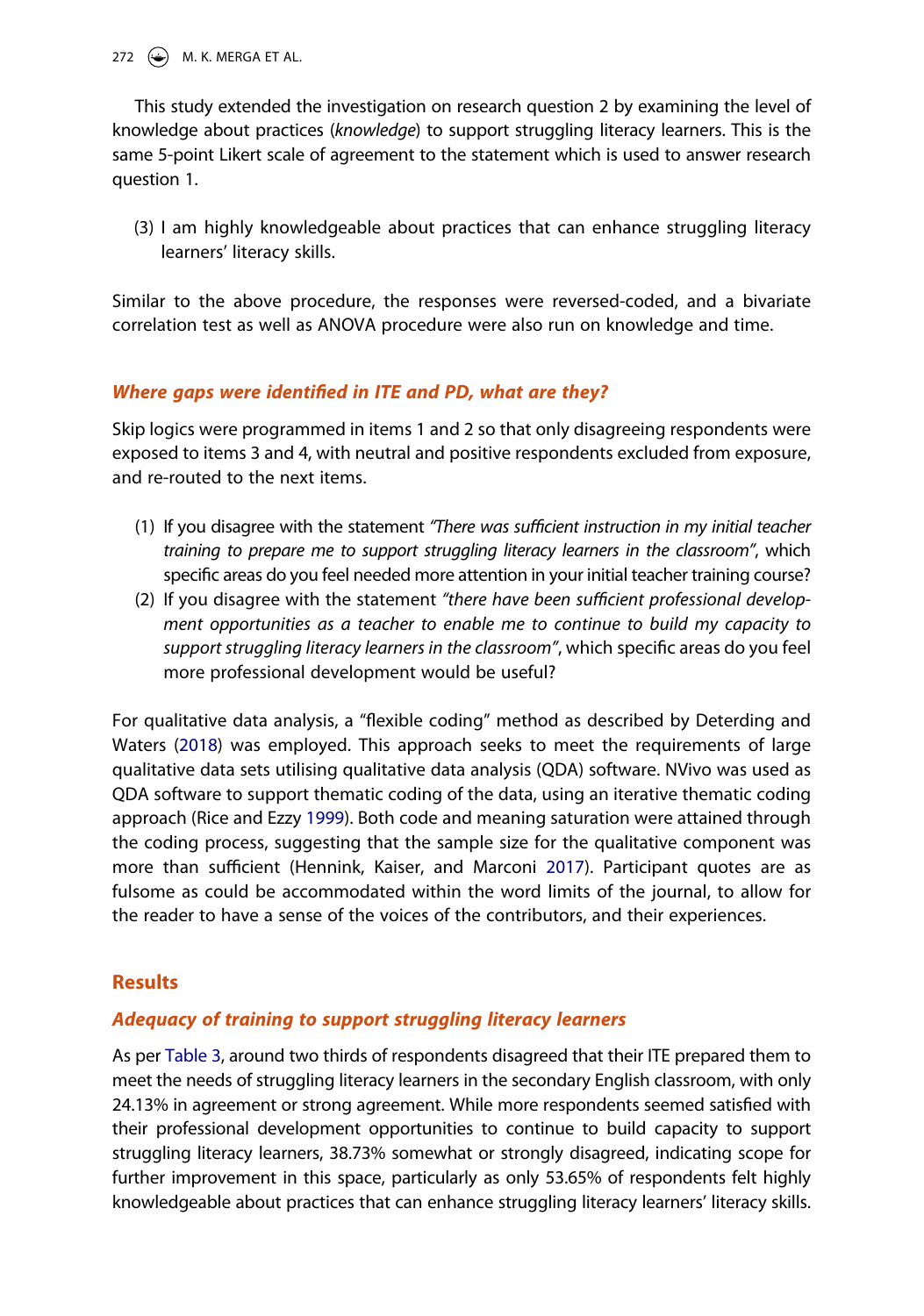### *Influence of time since ITE completion on sense of preparedness*

At the sample level, the respondents generally reported that the instructions to support struggling literacy learners during their teacher's training were somewhat insufficient with the sample *mean* of 2.24. At the sub-sample level, there is an indication that there was a slight improvement in the training the teachers received where the recent graduates (less than 3 years group) reported a higher agreement to the statement (*mean* = 2.67), although this is nearing the neutral. The means and the standard deviations for sufficiency and knowledge are summarised in [Table 4.](#page-11-0)

In relation to practical knowledge to support struggling literacy learners, the respondents felt that they had somewhat sufficient knowledge, *mean* = 3.36. Closer examination at subsample level reveals that teachers who completed ITE more than 30 years ago reported the highest knowledge, *mean* = 3.77, while the recent graduates (less than 3 years ago) generally disagreed with the statement, *mean* = 2.85. The breakdowns of the means for knowledge about practices according to different cohorts are provided in [Table 4.](#page-11-0)

Although there are differences in the mean across different graduate teachers cohorts, ANOVA test shows that these differences are not statistically significant, (*F*(8, 306) = 1.024,  $p = .418$ ). This indicates that recent graduate and more experienced teachers do not differ in their assessment of sufficiency of instructions received during their training, which in this case, was felt to be less than adequate. This is further supported by the result from a non-significant bivariate correlation test using Pearson product-moment between time and sufficiency, *r* = .028, *p* = .616.

# *Identified gaps in ITE and PD*

Of the 208 respondents who disagreed or somewhat disagreed that there was sufficient instruction in their ITE to prepare them to support struggling literacy learners in the classroom, 175 chose to specify gaps they felt needed more attention in their ITE. Those who agreed or were neutral were not exposed to this question.

|                            | --                    |               |
|----------------------------|-----------------------|---------------|
| Agreement                  | in sample $(N = 315)$ | in sample (%) |
| <b>ITE</b>                 |                       |               |
| Strongly agree             | 23                    | 7.30          |
| Somewhat agree             | 53                    | 16.83         |
| Neither agree nor disagree | 31                    | 9.84          |
| Somewhat disagree          | 78                    | 24.76         |
| Strongly disagree          | 130                   | 41.27         |
| PD                         |                       |               |
| Strongly agree             | 38                    | 12.06         |
| Somewhat agree             | 109                   | 34.60         |
| Neither agree nor disagree | 46                    | 14.60         |
| Somewhat disagree          | 84                    | 26.67         |
| Strongly disagree          | 38                    | 12.06         |
| Knowledge                  |                       |               |
| Strongly agree             | 42                    | 13.33         |
| Somewhat agree             | 127                   | 40.32         |
| Neither agree nor disagree | 63                    | 20.00         |
| Somewhat disagree          | 68                    | 21.59         |
| Strongly disagree          | 15                    | 4.76          |

<span id="page-10-0"></span>**Table 3.** Agreement with adequacy of ITE and PD and knowledge for meeting the needs of struggling literacy learners.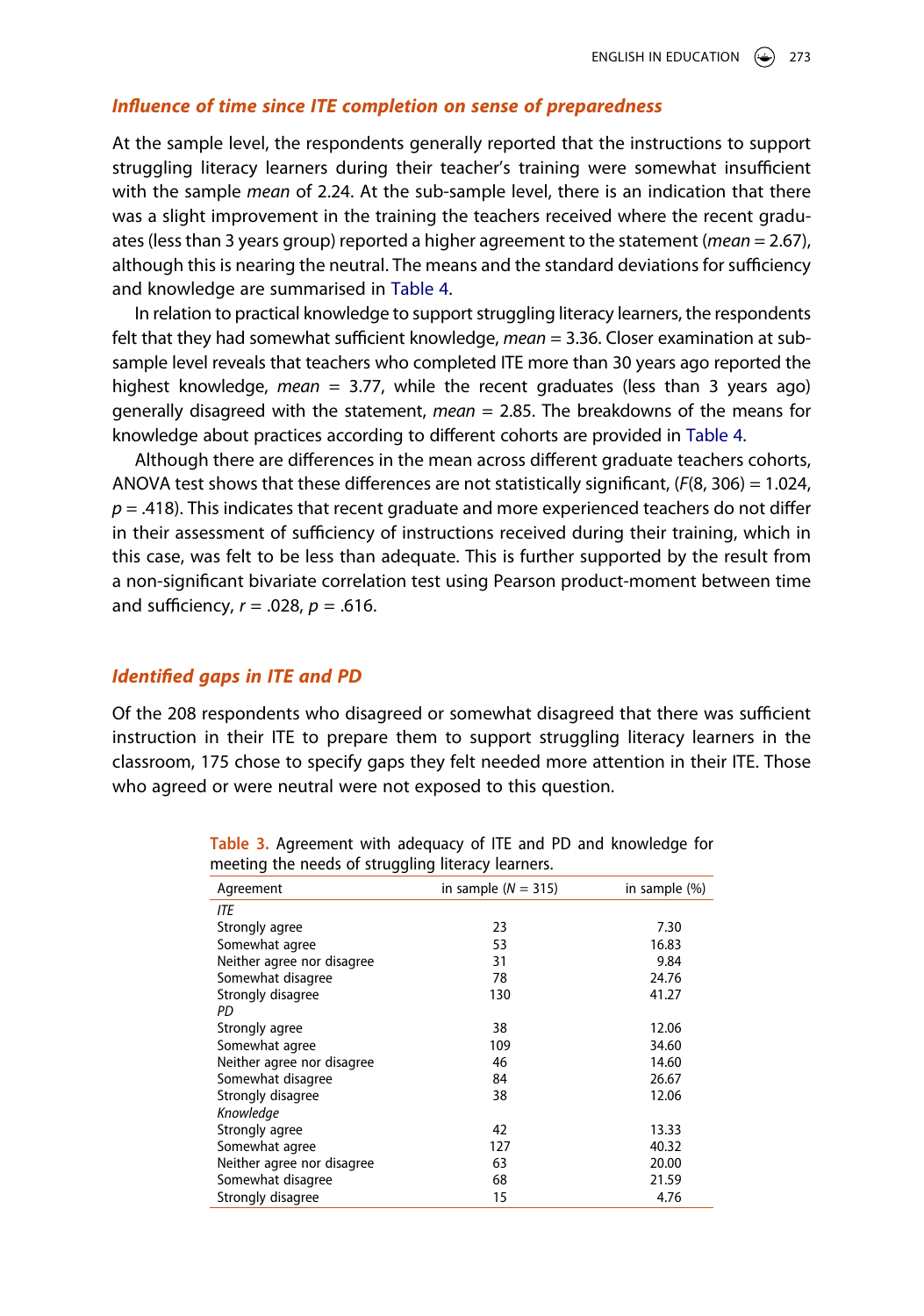#### 274  $\left(\frac{1}{2}\right)$  M. K. MERGA ET AL.

|                                           |     | Sufficiency of instruction during training<br>$(Sufficiency)^+$ |           | Knowledgeable about practices to<br>support SLLs<br>$(Knowledge)$ <sup>+</sup> |           |
|-------------------------------------------|-----|-----------------------------------------------------------------|-----------|--------------------------------------------------------------------------------|-----------|
| Years since training completion<br>(time) | N   | mean                                                            | Std. Dev. | mean                                                                           | Std. Dev. |
| Less than 3                               | 27  | 2.6667                                                          | 1.4142    | 2.8519                                                                         | 1.0635    |
| $3 - 6$                                   | 58  | 1.9655                                                          | 1.1542    | 2.9310                                                                         | 1.1218    |
| $7 - 10$                                  | 43  | 2.2326                                                          | 1.4115    | 3.1860                                                                         | 1.0747    |
| $11 - 14$                                 | 51  | 2.1373                                                          | 1.3312    | 3.7255                                                                         | 1.0407    |
| $15 - 18$                                 | 41  | 2.3171                                                          | 1.3312    | 3.4634                                                                         | 0.9772    |
| $19 - 22$                                 | 21  | 2.4286                                                          | 1.3990    | 3.6667                                                                         | 1.2780    |
| $23 - 26$                                 | 18  | 2.2778                                                          | 1.4473    | 3.2778                                                                         | 1.3198    |
| $27 - 30$                                 | 25  | 2.0000                                                          | 1.1180    | 3.5600                                                                         | 0.8699    |
| More than 30                              | 31  | 2.5161                                                          | 1.5027    | 3.7742                                                                         | 0.9205    |
| Total                                     | 315 | 2.2413                                                          | 1.3374    | 3.3587                                                                         | 1.1037    |

#### <span id="page-11-0"></span>**Table 4.** Descriptive statistics of ITE sufficiency and knowledge across time.

+ Reverse-code in the analysis, 1 = *Strongly disagree*, 2 = *Somewhat disagree*, 3 = *neither agree nor disagree*, 4 = *Somewhat*  a*gree*, 5 = *Strongly agree.*

Of the 122 respondents who disagreed or somewhat disagreed that there have been sufficient professional development opportunities as a teacher to enable them to continue to build their capacity to support struggling literacy learners in the classroom, 90 respondents chose to state specific gaps where more professional development would be useful. Those who agreed or were neutral were not exposed to this question. The following explores the recurring gaps identified in ITE and PD.

# *Practical strategies*

A strong interest in greater emphasis on practical strategies emerged in the data on ITE, with respondents describing a desire for practical strategies with explicit impact. A respondent in the NT teaching at an urban public school noted that

teacher training doesn't allow for real-world scenarios in that it encourages teachers to have individual programs for students, which is not practical when you have a high volume of struggling literacy learners, as well as other students who need support.

Similarly, a teacher in a public school in urban Queensland noted the need for

very basic literacy interventions in English teacher training with concrete practical examples and instructions on how to implement. I think some more hands on experience would be good – some real-life scenarios and/or videos of how to support a student who's struggling in the middle of a busy/hectic classroom.

As such, there was a need for "actual lessons we could use instead of theories of English", with pragmatic and practical strategies desired.

This theme also recurred in the data on PD. For example, one respondent described a need for "very practical experience of a variety of methods of literacy teaching techniques rather than on a silver bullet or latest trend approach. Less data collection and more nitty gritty teaching examples would be good". Similarly, another respondent noted that "good pedagogy should include a suite of skills to support all learners. Most teachers would benefit from PD which arms them with a range of good, useful, multi-purpose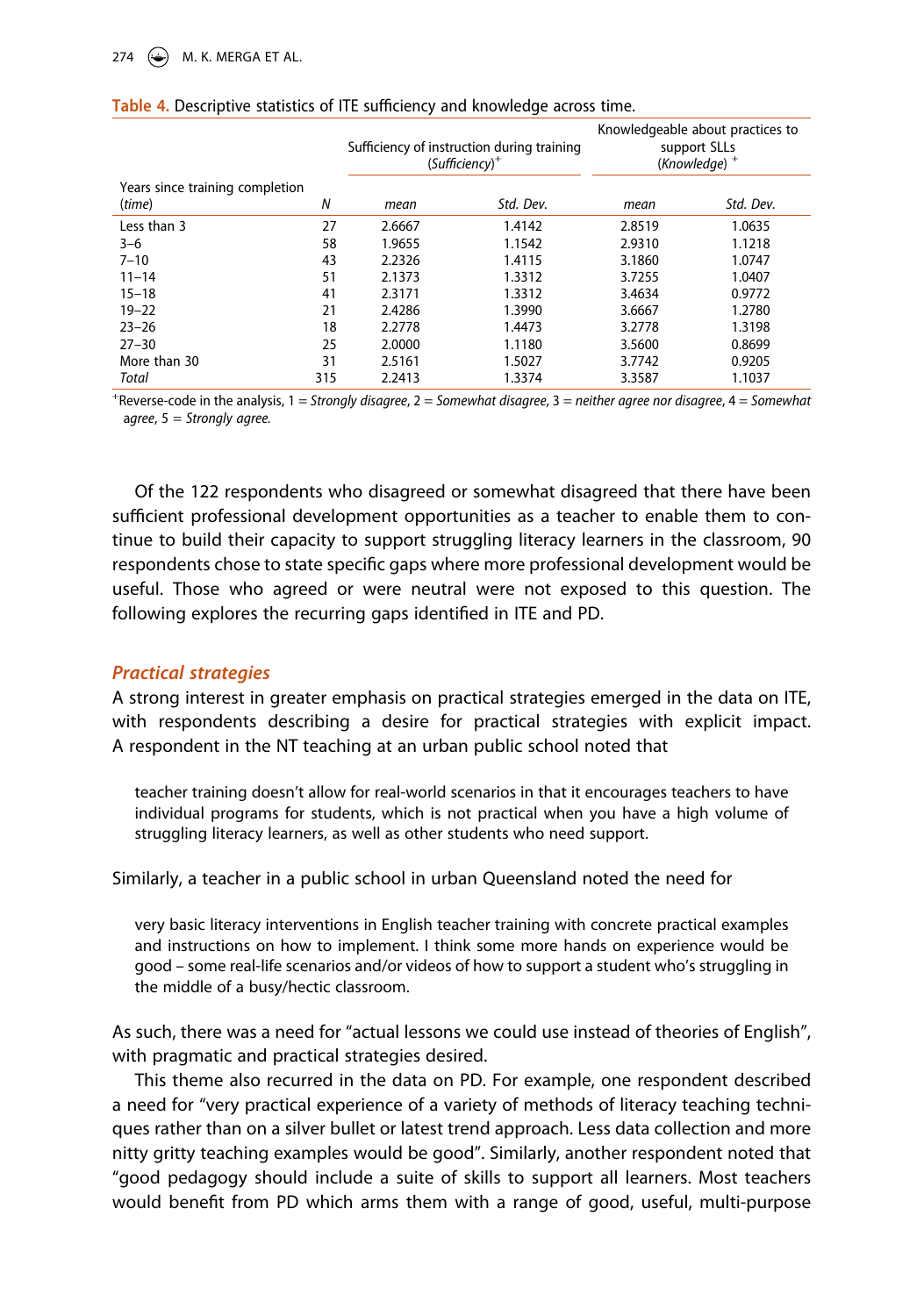strategies, which support low-literacy students as well as 'mainstream' students". As such, a need for practical strategies could be persistent both in early career and beyond.

# *Guidance on differentiation in mainstream contexts*

Respondents felt that their ITE needed more detail on the practicalities of differentiation. A teacher in a public school in rural Victoria explained the relevance of this skill set in the context of her classroom norms.

There was actually no discussion of the diversity in student abilities. Teaching students should be taught how to teach a classroom full of mixed ability kids. For example in my Year 9 English class, there are kids working at Grade 2 level and others working at Year 10 standard.

Similarly, a teacher noted the failure of her ITE to prepare her for the struggling students she works with in the urban public school in Victoria.

I only completed a degree for secondary teaching so all of my instruction was for students in Years 7-12 and suitable tasks for students at level. I currently teach 20+ kids who have reading comprehension at a Grade 3 level. I teach four students who have reading comprehension at Prep/Foundation level. None of my training prepared me for students who are so drastically low. Minor differentiation for students was discussed as part of my degree, but never for students who are more than a year behind their peers.

The range in ability referenced by these respondents shows the practical challenges of differentiation with learners with widely diverse ability in the mainstream classroom. Linking with the previous theme, respondents sought "practical skills in differentiation, understanding by university that you will have multiple students with diverse needs to deal with in any one class". Respondents also stressed the importance of building diagnostic capacity for targeted intervention as part of differentiation, with reference to "how to identify literacy issues, how to implement differentiated strategies to support literacy, where to locate resources, what to do with these resources, and how to identify if/ when literacy has been achieved". There was a need for "specific diagnostic knowledge and steps for implementation – all the discussion was very general".

This was also an issue for teachers identifying gaps in PD. A teacher in a private school in rural NSW wanted training on

... differentiating, how to provide sufficient time to those students who need it without ignoring the needs of the other students in the classroom who may not struggle with literacy demands, but can't build skills and knowledge due to the time spent with students who struggle with their literacy.

Teachers still needed support in "how to help students with lower literacy while still extending those with good literacy levels. Basically, things that everyone can do at different levels".

#### *Behaviour management and engagement*

Respondents described a need for greater ITE attention on behaviour management and engagement strategies. The relationship between students' literacy issues and behaviour was also described, with a respondent explaining that "I had no idea how low some students would be and I was not prepared enough to help them or even recognise that low literacy was the key problem impacting behaviour and engagement". More support was needed to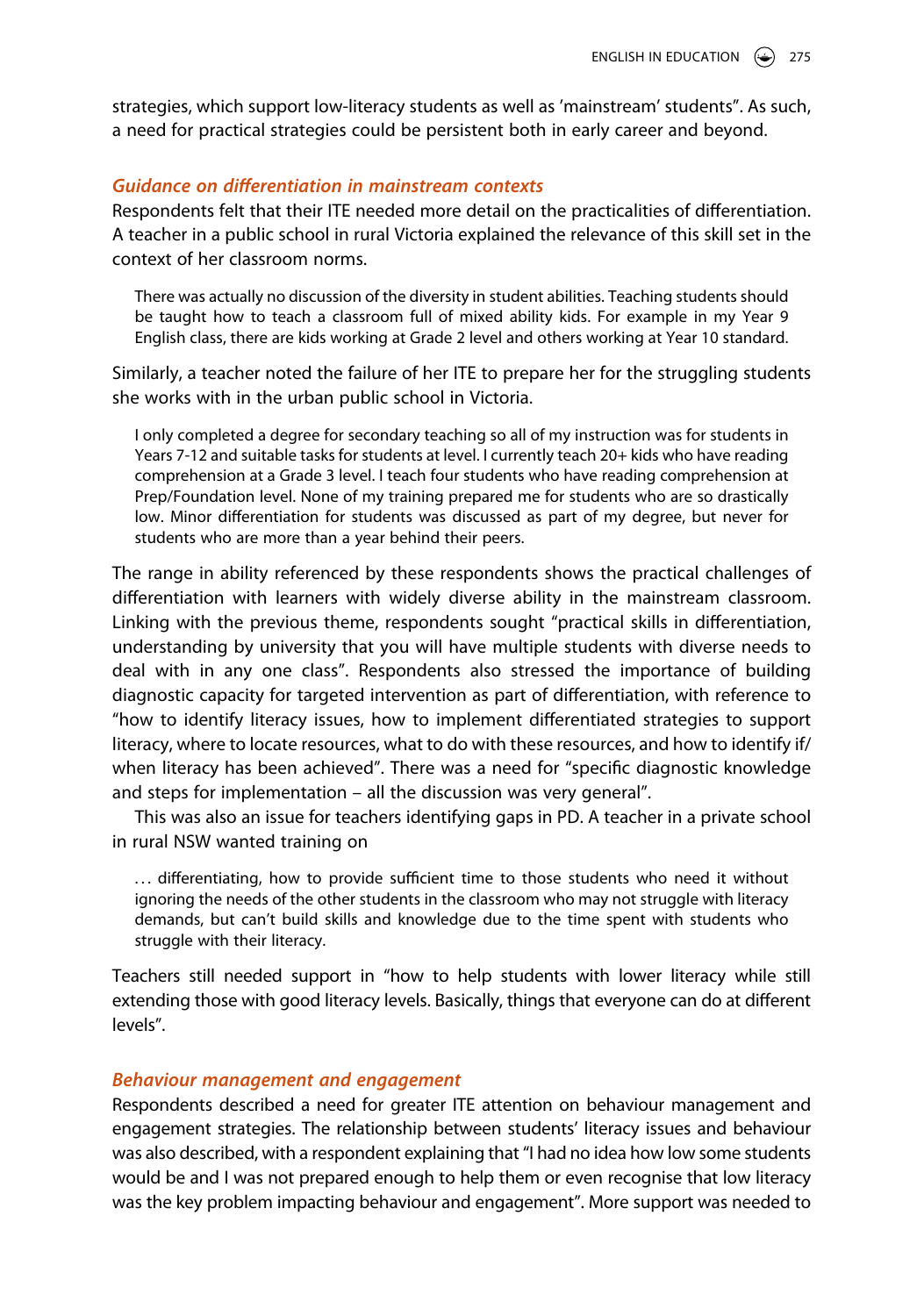276 ( $\bigoplus$ ) M. K. MERGA ET AL.

"find ways to motivate students who lacked hope of motivation". A respondent described the importance of training in "how to integrate struggling learners into the classroom without them feeling stupid. How to teach others that they can still have really high abilities but struggle with literacy".

Respondents also identified the importance of further PD in this area, with a focus on engagement. A teacher at an urban public school in the ACT stated:

I was unprepared 15 years ago to go into a year 9 classroom and find that there were students who could not read or write at a functional level. I was fortunate that the class I was on had significant behavioural issues and no one cared what I did with my students, so I harassed my primary school teaching mum for all of her beginning literacy resources and we started from there. There was no constructive help – no professional development that was tailored for teaching teenagers to read. It was a hard slog; teenagers have identified ways to avoid people finding their gaps in knowledge, and they don't like being babied. Specific age appropriate professional development would be valuable.

The need to receive PD that would enable respondents to provide appropriate support was recurring, with support needed on "how to catch students up and still move them through the curriculum while maintaining their dignity". Culture and context in relation to student engagement also emerged in the PD data, respondents requesting "strategies for accelerating literacy which are actually appropriate for our unique context and students in the NT", and how to engage and support students from culturally diverse backgrounds, and particularly Aboriginal students.

# *Grammar and foundational skill scaffolding*

ITE may not prepare secondary English teachers to teach foundational skills typically associated with primary school education, with a suggestion of insufficient attention to instruction of fundamental literacy skills. There may be little preparation to encounter struggling literacy learners as a norm, with another teacher noting that "I had no idea when I left uni that I could expect to be teaching so many students with literacy levels below their grade. I was trained to teach students to write essays and answer exam questions, but not trained to teach them punctuation and grammar". A teacher in an urban Queensland public school made a similar reflection.

As a secondary-trained English teacher my ITE reading instruction was about reading to learn – it was assumed that students would be competent readers – I was not taught anything about working with children who struggle to decode or to read at all. Similarly, in writing the assumption was that all students would be accessing the curriculum at their grade level – there was no instruction on how to work with students who cannot conjugate a verb accurately or create a simple sentence.

Knowledge gaps, as described by others, included "teaching sentence structure, paragraph structure, essay structure and the different genres. Knowing spelling rules, punctuation", and "how to teach decoding, reading ... also basics in writing (phonics etc.) but also basic grammar knowledge, basic English concepts, the basic curriculum content of our discipline (this was never taught)". This gap in ITE forced some respondents to learn this essential content in the workplace, with a teacher noting that in the ITE experience, "we did nothing for strugglers and specifically being secondary, we did not cover any aspect of primary or pre-primary which is what I am learning now. I have a student with an IQ of 46".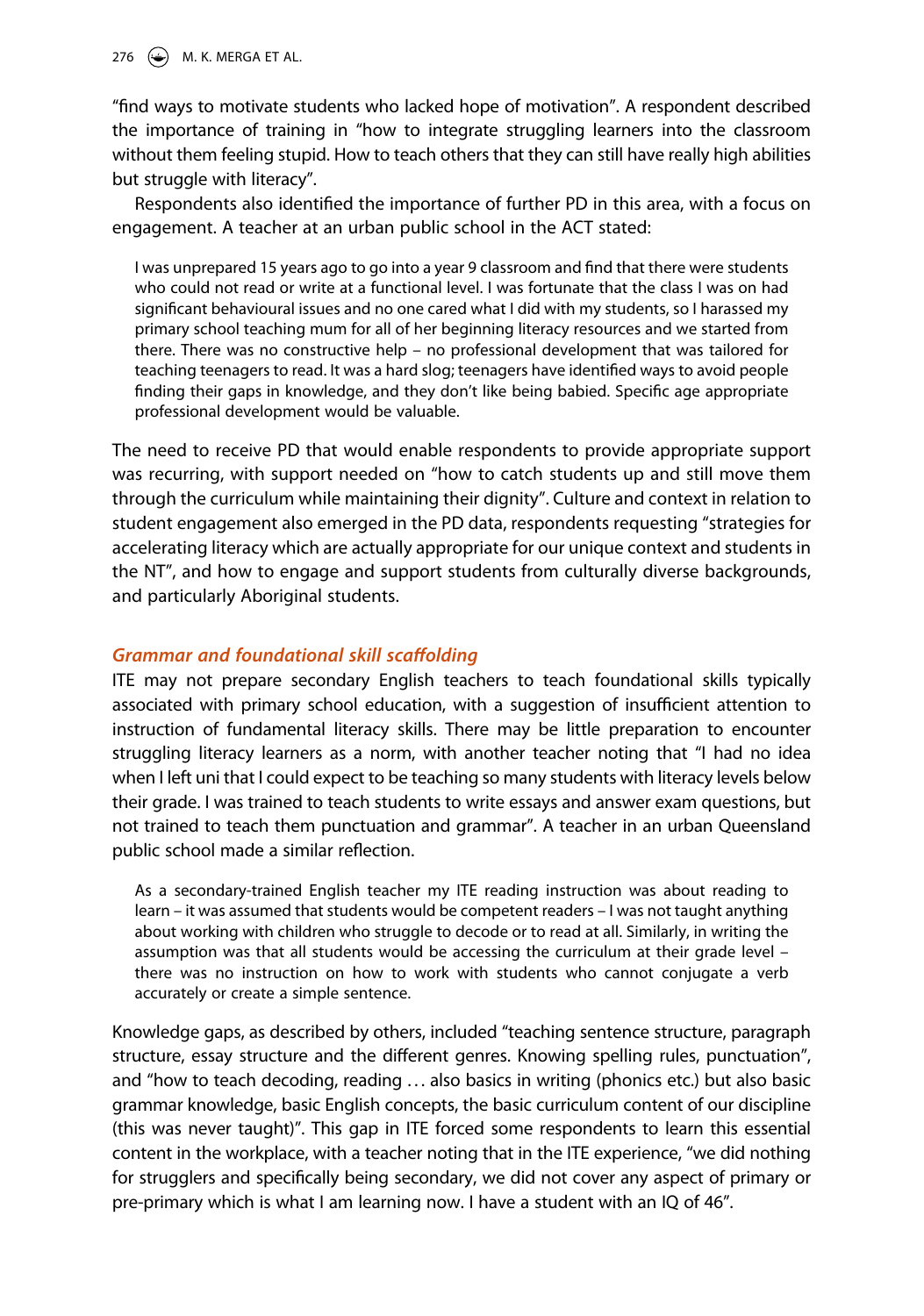Respondents also described wanting PD in this space, and these responses also held a sense of urgency. For instance, it was noted that "I need to know really basic stuff like phonics and very basic decoding. I have foundation level students in my year 8 class. I am not equipped in ANY way to assist them in a meaningful way". There was a need to learn "how to manage a classroom of learners at hugely disparate levels of attainment, how to teach reading, how to teach basic sentence construction with teenagers".

# *Meeting needs of students with specific challenges*

Greater detail on how to meet students with specific challenges, such as learning difficulties, disabilities, and EALD (English as an additional language or dialect) status was raised in relation to ITE. While this also related closely to the theme of differentiation as previously explored, support on how to meet the needs students with "specific issues" was raised. This included the challenge of how to teach "EALD in the mainstream", with a respondent suggesting that "every teacher should do TESOL [Teaching English to Speakers of Other Languages]". More ITE focus was needed on the "range of barriers that inhibit literacy learning, particularly diagnosed learning disabilities e.g. dyslexia", and "helping kids with specific issues (such as visual processing disorders other than dyslexia or other areas like this)", "to understand the specific needs of students with barriers to literacy and what they struggle with and to develop strategies that teachers can engage with to assist those students".

This was also a recurring issue for teachers seeking PD. For instance, a teacher in a public school in rural Victoria noted a need for

PDs on dyslexia and how to teach literacy to low kids. We need to be taught how to teach basic spelling/phonics to kids who seem to have missed out on this, or were not able to grasp this in primary school. There are more and more kids arriving in Year 7 with very low skills.

There was a demand for "more focused professional development on assisting students with particular literacy difficulties and more training in the modification of existing curriculum".

# *Opportunity for quality professional development*

A number of respondents described limitations on opportunity for quality professional development, due to their geographic location or school priorities. For example, it was noted that "being rural there are limited PD opportunities, Skype opportunities are not provided or promoted by PD providers", and "rural face to face opportunities are so limited!". Remote respondents also raised accessibility issues.

Quality was also felt to be limited in some schools, where "the issue isn't AMOUNT of PD, it's the quality and practicality of the PD staff are given here". A teacher at a private school in urban WA noted that

Professional development is often 'saved' for ATAR [Australian Tertiary Admissions Rank] course teachers, rather than for teachers who teach 7-10, or even General Yr11/12 courses. This is an issue with both school decision making, but also the variety of PD actually on offer. Most PD offers resources, strategies and lesson ideas for extension or ATAR.

As such, supporting struggling literacy learners was not necessarily situated as a PD resourcing priority in schools.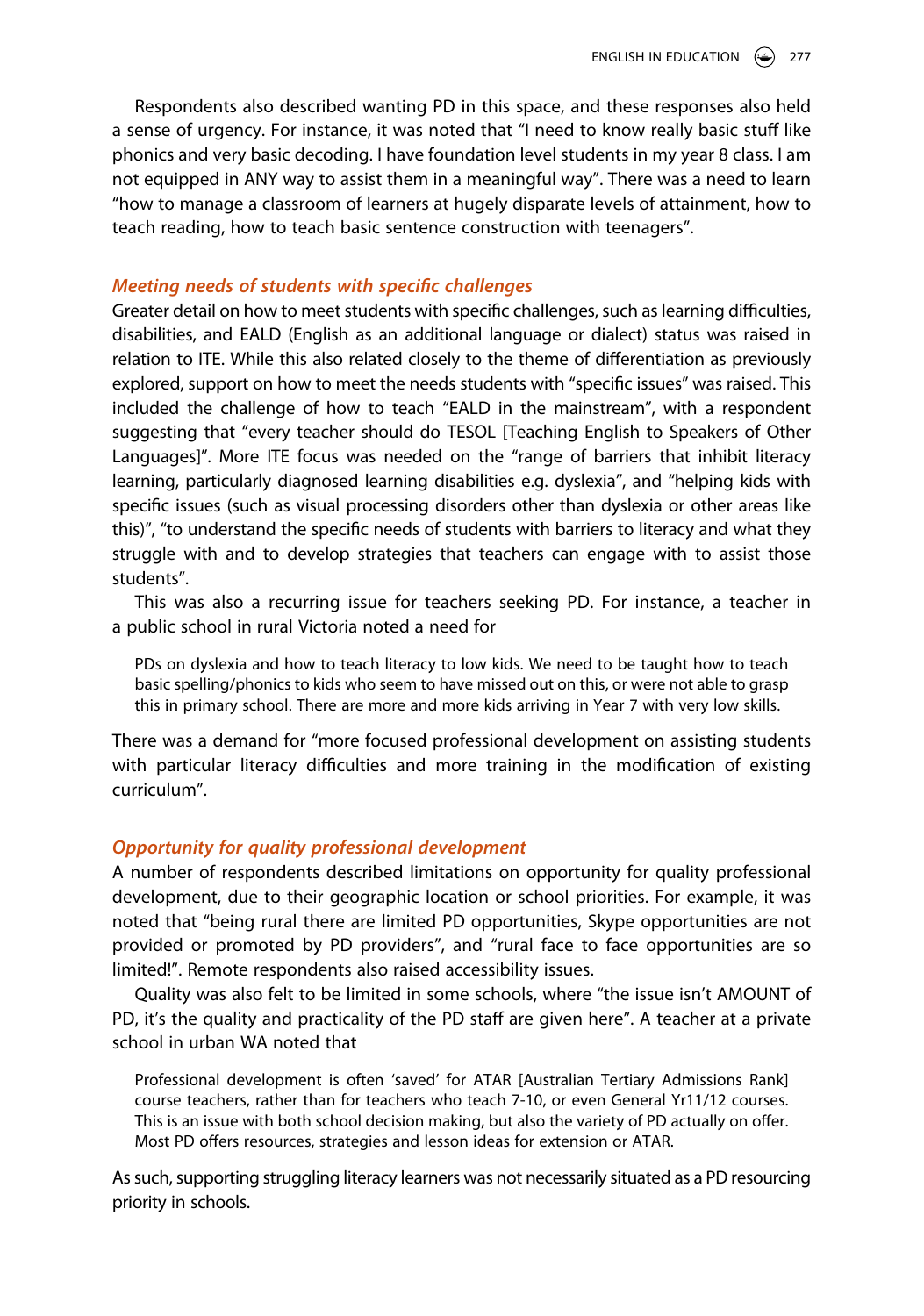278 ( $\bigcirc$ ) M. K. MERGA ET AL.

## *Data, research and resource-supported practice*

While resourcing was mentioned by a few respondents in relation to ITE, it recurred more strongly in the data around PD. Data and research-supported practice was primarily of interest in relation to PD. This included "identifying learning needs, how to action assessment quickly, evidence-based practice that assists low level learners", and "transforming data into teaching strategies". A lack of resources for struggling literacy learners was raised, with respondents contending that "there isn't enough engaging materials for low literacy students e.g. novels". Similarly, a teacher in an urban Victorian public school noted a need for

training that covers low level but high interest resources. Everything available at my students' level is too childish for teenagers. Something based around adjusting resources and instruction for extremely low high schoolers would be fantastic. Everything seems to be targeted at Primary School teachers.

Training on how to source age and skill appropriate resources with guidance on their use was identified as valuable.

# **Discussion**

According to the data from this project, it can be contended that adequacy of ITE to support struggling literacy learners seems to have been perceived as low for the majority of Australian English teachers entering mainstreams classrooms that include struggling literacy learners. This gap in preparation could influence students' learning attainment. The findings relating to current levels of satisfaction with PD indicate that nearly two-fifths of respondents disagree that there have been sufficient professional development opportunities to build capacity to support struggling literacy learners, and teachers' confidence and strong knowledge to support these students is relatively low. While these data are subject to the limitations of self-report and recall, as they are not longitudinal, findings also suggest that teacher preparedness has remained relatively static over time in relation to ITE, and therefore these data suggest that it cannot be contended that ITE is significantly worse or better for more recent graduates than those who graduated decades ago. This suggests that the concern holds currency, and that there may be an ongoing and persistent issue with ITE to support struggling literacy learners. Also, unsurprisingly, current perceived knowledge about practices to support struggling literacy learners was higher among those who have completed the training more than 30 years ago, indicating that experience plays an important role as teachers learn in their work role.

<span id="page-15-0"></span>The main focus of this paper was the qualitative data which show where these improvements could best be rendered, making visible the perceived realities behind the statistics presented. While the extent to which these findings are generalisable cannot be known without further quantitative research that builds on these exploratory findings, these recurring insights provide a valuable foundation for this future research. The emphasis on practical strategies reflects the contention that "one explanation for the difficulties beginning teachers experience is that the curriculum in university-based teacher preparation programs does not prepare them for the specific tasks they must accomplish" (Liston, Whitcomb, and Borko [2006](#page-20-11), 352), reflective of previous research in this area (Louden and Rohl [2006\)](#page-20-5). A focus on practical skills and efforts to bridge the gap between theory and practice may be indicated. The recurrence of this theme in the data on PD suggests that on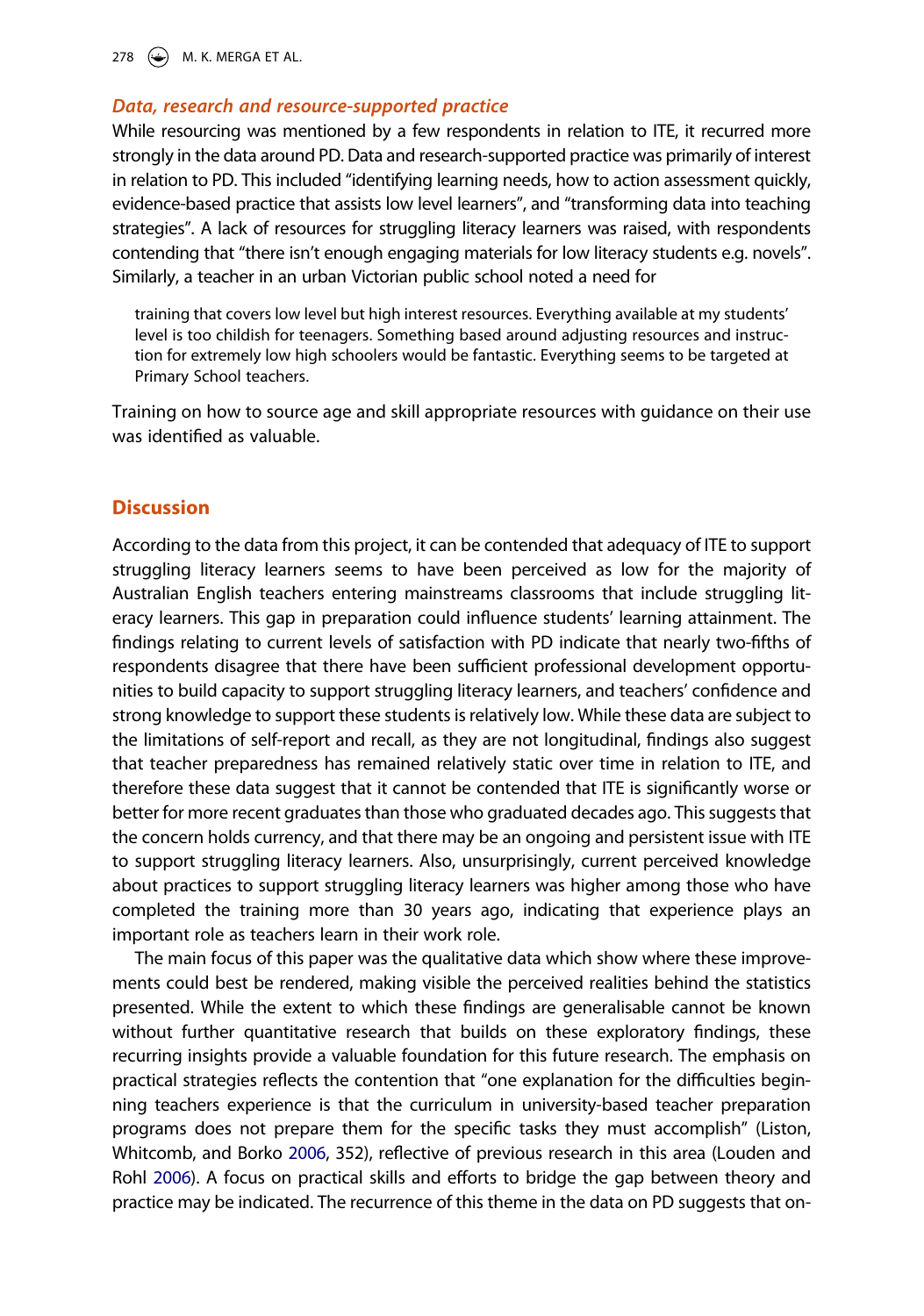<span id="page-16-5"></span>the-job acquisition of practical skills in this area may not be sufficient for all teachers, and therefore it may not be realistic to supply students with strong theory at ITE and assume the practical strategies will be furnished once students enter service. This theme closely related to the need for practical guidance on differentiation in mainstream contexts. While countries such as the UK may have relatively high dependence on educational support staff to facilitate differentiation in the mainstream context (Webster and Blatchford [2019](#page-21-14)), it should be noted that the onus may more typically fall on the secondary classroom teacher in Australia, with only 28.25% of respondents in this study agreeing that they have sufficient access to support staff to meet the needs of struggling literacy learners in the mainstream classroom. This gap in support may also explain why desire for training in differentiation to meet the needs of students at all levels of ability persisted at both ITE and PD levels.

<span id="page-16-0"></span>While teachers highlighted the need for further training in behaviour management and engagement at both levels, as PD, greater focus on culture and context was emphasised. Countering deficits in student self-efficacy to enhance engagement and minimise behavioural issues can be challenging in this context. By the time they join secondary school, struggling literacy learners have typically experienced years of failure, and therefore they lack efficacy expectations which can limit their willingness to engage (Bandura [1977](#page-19-13)). As explored in Hinshaw ([1992](#page-20-12)), an extensive history of research links academic underachievement, particularly in reading, with "behavioural problems of an acting-out or externalising nature" (p. 127). Teachers wishing to support struggling literacy learners may need a strong repertoire of behaviour management skills appropriate for this cohort, as well as skills in literacy pedagogy.

<span id="page-16-4"></span><span id="page-16-2"></span>While Australian ITE has recently increased emphasis in equipping pre-service teachers with personal grammatical knowledge to enable them to pass the mandatory Literacy and Numeracy Test for Initial Teacher Education Students (commonly referred to as LANTITE), there is no mandatory assessment of teachers ability to actually teach grammar and foundational literacy skills. This paper does not propose the introduction of another mandatory hurdle for pre-service teachers. However, with assessment driving instruction in the contemporary neoliberal educational environment (Polesel, Rice, and Dulfer [2014](#page-21-15)), it does argue that preparation for teaching of grammar and foundational skill scaffolding may be more important than LANTITE testing, as noted by others (e.g. Freebody and Freebody [2017](#page-20-13)). ITE and PD educational priorities may need adjustment accordingly to be responsive to a need for both personal grammar and foundational literacy skills, and the ability to provide instruction in these areas beyond the early years of schooling.

<span id="page-16-1"></span>Supporting the mainstream schooling of students with learning difficulties and disabilities, and learners for whom English is an additional language or dialect (EALD) in countries with linguistically and culturally diverse populations requires a diverse skill set. Ollerhead ([2018](#page-21-16)) notes that

<span id="page-16-3"></span>effective preparation of teachers to address the language and literacy needs of EAL (English is an additional language) students is essential for their ability to access content knowledge in mainstream classrooms. Many EAL students have learning difficulties related to disrupted schooling, which significantly impact upon their first language literacy development. (p. 257)

Considering the remarkable level of diversity in barriers encountered by struggling literacy learners, preparing both pre- and in-service teachers to meet the unique needs of students with specific challenges and difficulties, particularly where these issues are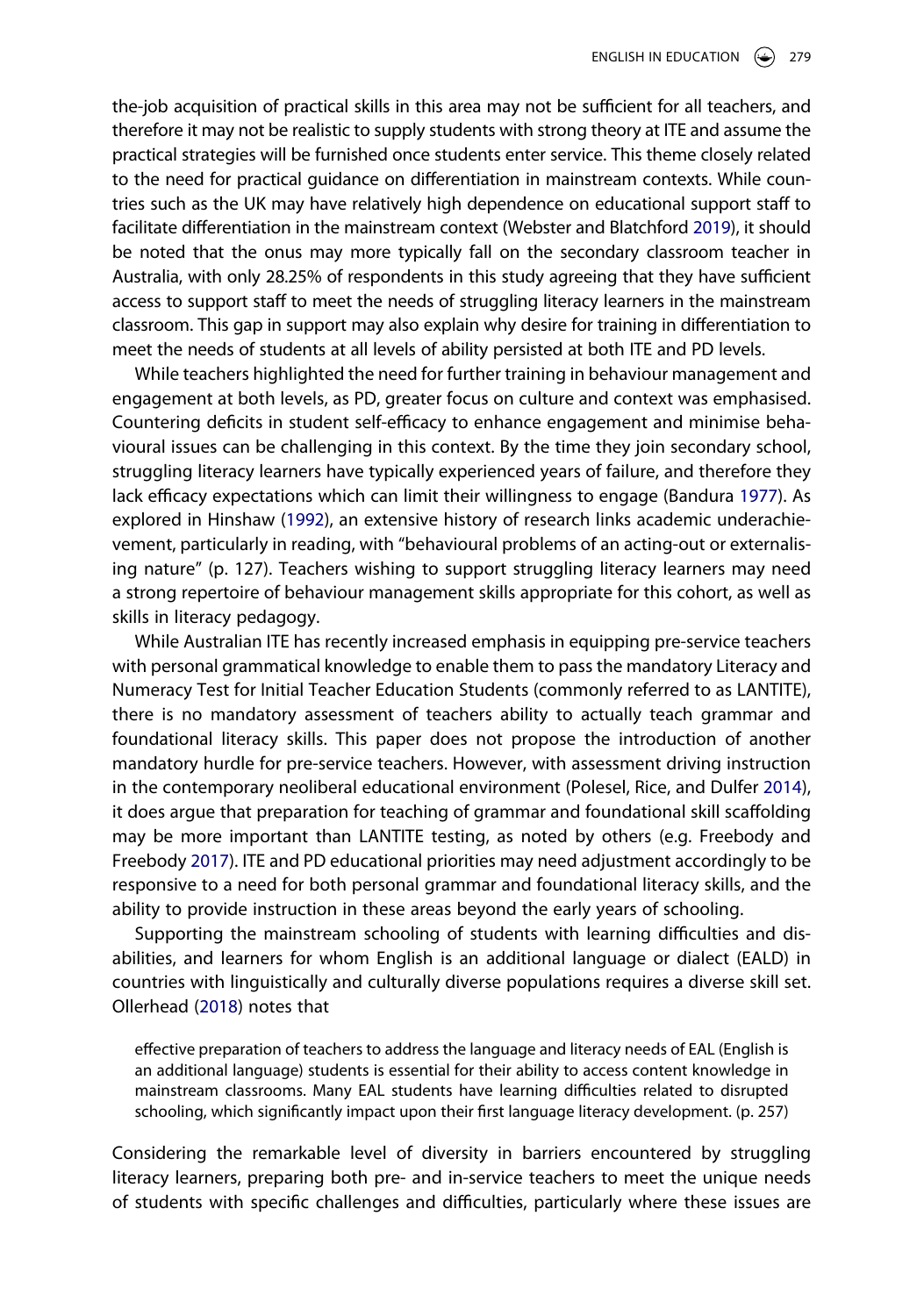collocated (e.g. EALD and learning difficulties such as dyslexia), can require a vast degree of training in specialised knowledge and skills.

<span id="page-17-1"></span>Two themes primarily recurred in the PD data, with limited expression in the ITE data. The theme of opportunity for quality PD, particularly in rural and remote contexts, is an established and ongoing concern (e.g. Maher and Prescott [2017\)](#page-20-14). However, also of interest in these data were the reflections on quality of PD, and the instances of unequal resourcing of PD for struggling literacy learners, with PD to support higher achieving (particularly university pathway ATAR) students favoured. The theme of data, research and resource-supported practice recurred in the PD data, though there was mention of a need for further guidance around resourcing in the ITE data. The need for adequate resourcing to support struggling literacy learners is crucial (Merga [2019a\)](#page-20-15), with access to reading and support materials that are both age and skill level appropriate a key concern.

# <span id="page-17-2"></span>**Conclusion**

As increasing numbers of adolescents enter secondary school with low literacy skills, the issue of adequately preparing both pre- and in-service teachers to meet their needs deserves greater attention. This paper offers clear potential to improve the literacy outcomes of struggling literacy learners in adolescence by making visible the needs gaps in secondary school teachers' ITE and PD. The study extends the body of knowledge in this area by highlighting a possible need for greater teacher education in practical strategies, differentiation in mainstream contexts, behaviour management and engagement, grammar and foundational skill scaffolding, and meeting needs of students with specific challenges. It also raises the potential need for greater opportunity for quality professional development, and greater access to data, research and resource-supported practice. These gaps can inform teacher and school leader planning for professional development in schools, and potentially also inform the literacy instruction component for pre-service teachers devised by teacher educators seeking to prepare the primary and secondary teachers of the future. ITE providers can examine their current offerings to see if these gaps are addressed within current learning programmes, and schools could support their teachers by providing PD in these areas if these gaps are found to be consistent with what teachers are experiencing in their diverse school contexts.

<span id="page-17-0"></span>However, we note that before any changes are made to current ITE and PD regimes, these programmes should be carefully audited in each context first to ensure that these are extant rather than historical gaps, and that effective measures have not been taken in recent times to address them. There is a need to determine what ITE and PD actually consists of, so that a judgement can be made about perceived gaps, and this is essential future research. We also suggest that any changes be adjunct to current models if they are felt to be effective, rather than be sweeping changes that can have untoward effects on the quality of ITE as has historically been the case (e.g. Freebody and Freebody [2017](#page-20-13); Hodgson [2014](#page-20-16)). With our research team including current and former teacher educators, we feel this research is best used to strengthen our current course materials in the areas indicated by the teachers, and considering how these adjustments can be complemented by the activities our students undertake while on school placement. Given the tendency for findings about ITE and PD gaps to be misappropriated to enact changes that do not lead to the best outcomes for teachers and their students, these caveats must be stated.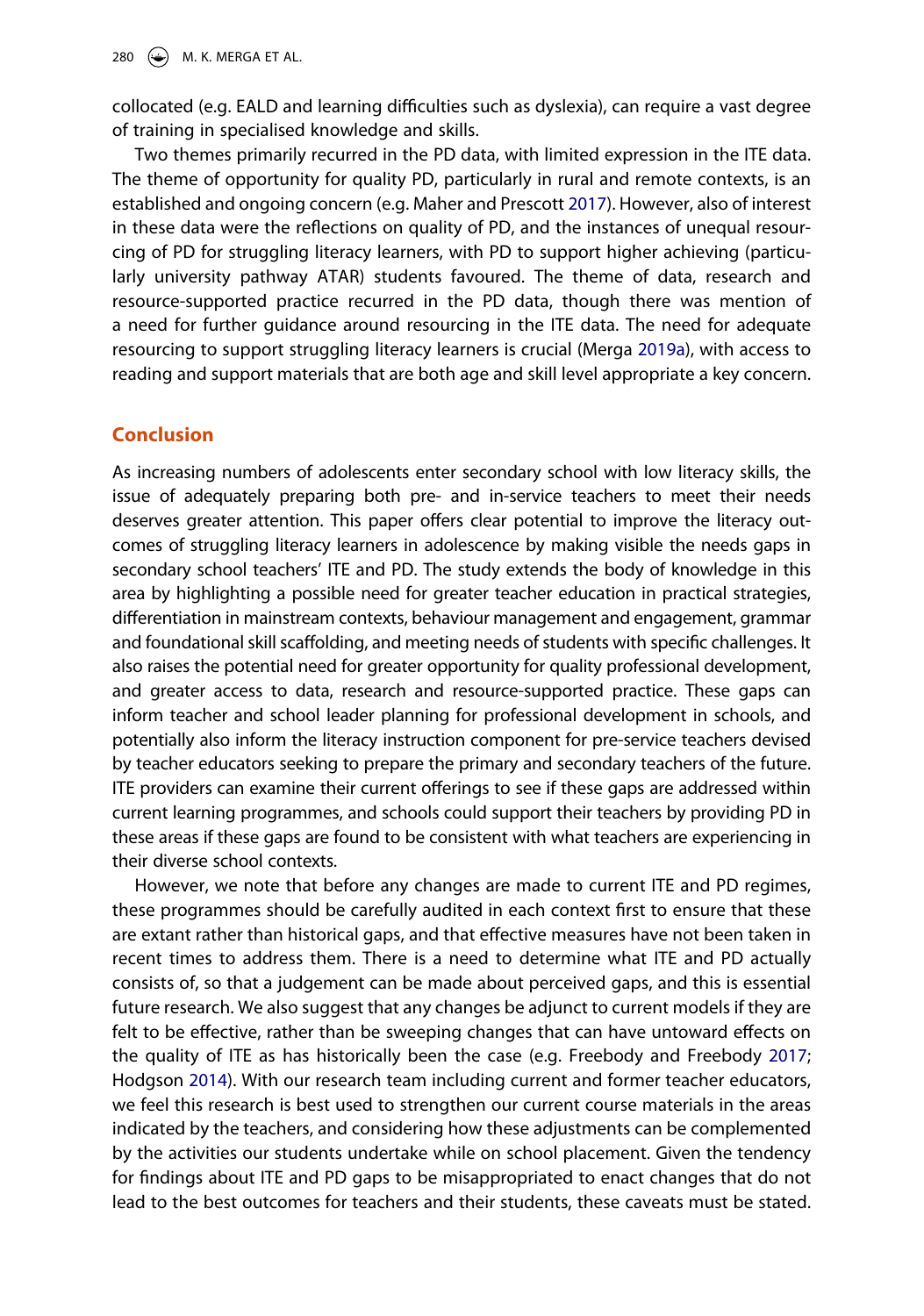We feel that it nonetheless remains important that ITE and PD be responsive to the needs identified by teachers, and that ITE and PD continue to evolve in response to research.

<span id="page-18-1"></span><span id="page-18-0"></span>Gaps can be addressed in diverse novel ways, such as through dialogic problem-posing seminars (Hill, Bass, and Stewart [2019\)](#page-20-17). Findings may also influence policymakers' planning and resource allocation, particularly in relation to place-related factors, as more may need to be invested to ensure that teachers in rural contexts get adequate access to ongoing professional development in this space. Similarly, PD to support high-ability students should not be given unequivocal preference over supporting struggling literacy learners. Findings could stimulate education departments and educational organisations to improve teacher training opportunities to enhance the outcomes of struggling literacy learners. For utility as comprehensive needs analysis, as aforementioned, the qualitative findings in this paper can form the basis for future quantitative investigation to test generalisability. However, progress in this space is also problematised by the aforementioned diverse causation of challenges faced by struggling literacy learners in the secondary schooling context, as well as the need for further research to develop a robust evidence base for effective interventions and instruction to support struggling literacy learners in the secondary school context (Griffiths and Stuart [2013\)](#page-20-18). In addition, while, as explained previously, the delivery of ITE typically occurs across both university-based (and/or online) and school-based contexts, future research could more closely consider how preparedness is differently facilitated across these contexts, exploring the relative roles of schools and universities in the training process. With length of ITE focussed on education typically varying between three to five years at undergraduate level, and one to two years and post-graduate level, it may not be practicable for ITE courses to facilitate the level of preparedness that is desired by the respondents in this study. All teachers continue to learn about all aspects of English teaching as they become full-time teachers and throughout their careers. Even where training has been optimal, diverse additional factors (e.g. Merga, 2019; Merga, Mat Roni, and Malpique [2020](#page-20-7)) may strongly influence teachers' sense of preparedness to meet student needs, so it is not suggested that attention to ITE and PD can be a sole solution to the ongoing issue of struggling literacy learners in secondary English classrooms.

# **Disclosure statement**

No potential conflict of interest was reported by the authors.

#### **Funding**

This work was supported by the Collier Charitable Fund [G1004141].

# **Notes on contributors**

*Dr Margaret K.* Merga currently works as a Senior Lecturer at Edith Cowan University in Western Australia. She primarily conducts research on literacy, libraries and higher education. Merga is the author of three recent books in reading, librarianship and quantitative data analysis, and she is the 2020 Inaugural Patron of the Australian School Library Association. She is strongly committed to sharing research findings beyond academia, and she was recently awarded the 2019 Deputy Vice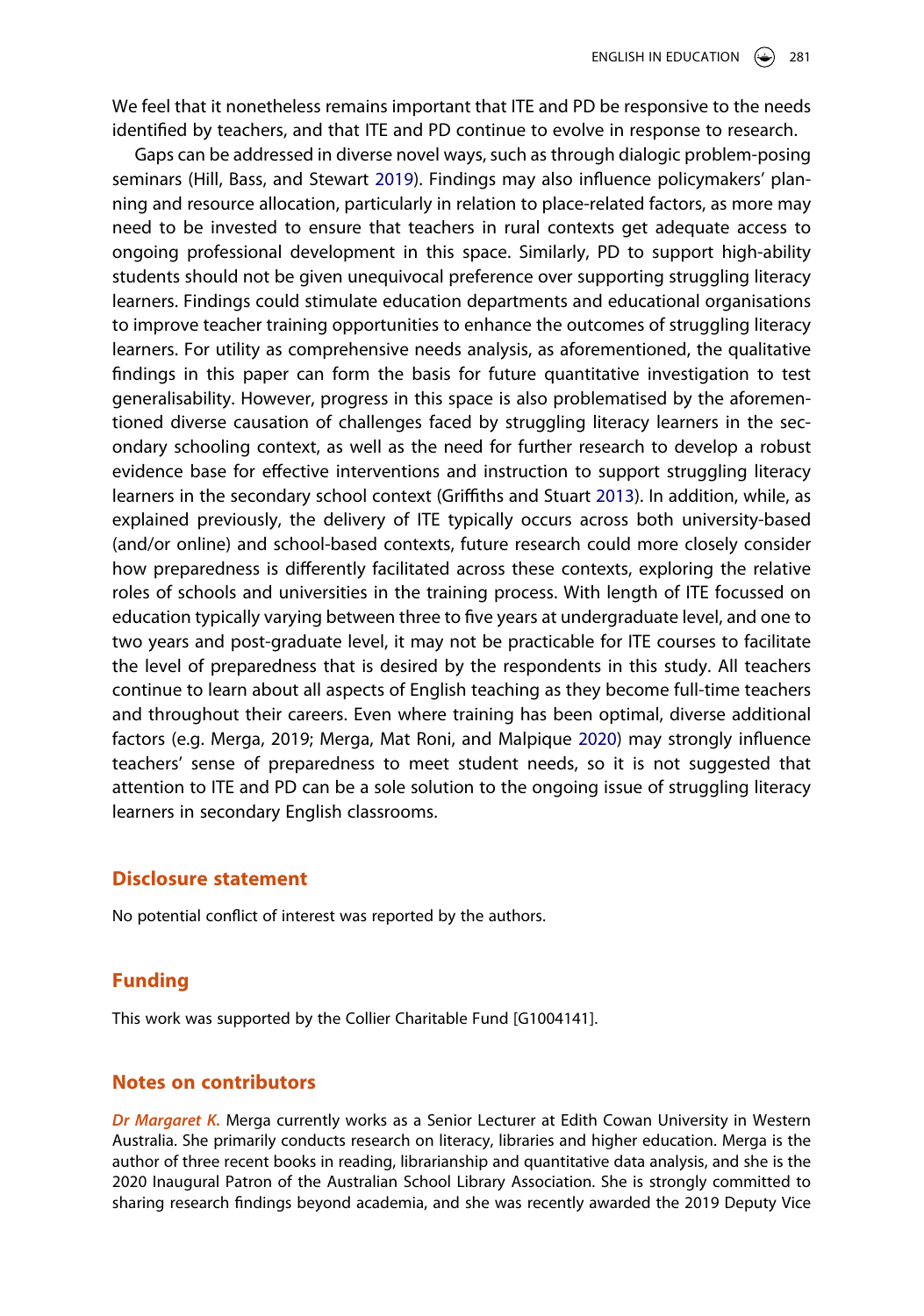282  $\left(\frac{1}{2}\right)$  M. K. MERGA ET AL.

Chancellor (Research) Outstanding Public Engagement Award at her institution for her efforts in research dissemination.

*Dr Saiyidi Mat Roni* is a Lecturer at Edith Cowan University in Western Australia. He is the lead author of 2020 book Conducting Quantitative Research in Education with Springer. Mat Roni applies his advanced skills in statistical analysis in a wide range of research domains such as literacy and higher education research. He has been involved with research examining the social influences on children's book reading, encouraging innovative and rigorous quantitative investigation in this field.

*Dr Shannon Mason* is a tenured Assistant Professor in the Department of Education at Nagasaki University (Japan), and an adjunct Senior Lecturer in the School of Education at Murdoch University (Australia). Her research activities within school education cover a range of themes, with a central interest in the lived experiences of teachers and the policies and practices that influence them. Published studies have focused on teacher attrition & retention, teacher shortage, teacher workload, teacher development, language education in Anglophone countries, and media representations of educational issues.

# **References**

- <span id="page-19-4"></span>Alvermann, D. E. [2002](#page-3-0). "Effective Literacy Instruction for Adolescents." *Journal of Literacy Research* 34 (2): 189–208. doi:[10.1207/s15548430jlr3402\\_4.](https://doi.org/10.1207/s15548430jlr3402_4)
- <span id="page-19-1"></span>Australian Bureau of Statistics. [2013](#page-2-2). *Programme for the International Assessment of Adult Competencies, Australia, 2011-2012 (4228.0)*. Canberra, Australia: Australian Bureau of Statistics.
- <span id="page-19-11"></span>Australian Curriculum, Assessment and Reporting Authority. [2015.](#page-7-1) "What Does the ICSEA Value Mean?" [http://docs.acara.edu.au/resources/About\\_icsea\\_2014.pdf](http://docs.acara.edu.au/resources/About_icsea_2014.pdf)
- <span id="page-19-2"></span>Australian Curriculum, Assessment and Reporting Authority. [2017](#page-3-1). "Literacy." [https://www.austra](https://www.australiancurriculum.edu.au/f-10-curriculum/general-capabilities/literacy/) [liancurriculum.edu.au/f-10-curriculum/general-capabilities/literacy/](https://www.australiancurriculum.edu.au/f-10-curriculum/general-capabilities/literacy/)
- <span id="page-19-10"></span>Australian Government. [2019.](#page-7-2) "What is the Government Doing to Support Students with Disability?" [https://docs.education.gov.au/system/files/doc/other/what\\_is\\_the\\_government\\_doing\\_to\\_sup](https://docs.education.gov.au/system/files/doc/other/what_is_the_government_doing_to_support_students_with_disability_1.pdf) [port\\_students\\_with\\_disability\\_1.pdf](https://docs.education.gov.au/system/files/doc/other/what_is_the_government_doing_to_support_students_with_disability_1.pdf)
- <span id="page-19-13"></span>Bandura, A. [1977.](#page-16-0) "Self-efficacy: Toward a Unifying Theory of Behavioural Change." *Psychological Review* 84 (2): 191–215. doi:[10.1037/0033-295X.84.2.191.](https://doi.org/10.1037/0033-295X.84.2.191)
- <span id="page-19-8"></span>Bell, S., T. McPhillips, and M. Doveston. [2011.](#page-4-0) "How Do Teachers in Ireland and England Conceptualise Dyslexia?" *Journal of Research in Reading* 34 (2): 171–192. doi:[10.1111/j.1467-](https://doi.org/10.1111/j.1467-9817.2009.01419.x) [9817.2009.01419.x.](https://doi.org/10.1111/j.1467-9817.2009.01419.x)
- <span id="page-19-7"></span>Brasseur-Hock, I. F., M. F. Hock, M. J. Kieffer, G. Biancarosa, and D. D. Deshler. [2011.](#page-3-2) "Adolescent Struggling Readers in Urban Schools: Results of a Latent Class Analysis." *Learning and Individual Differences* 21 (4): 438–452. doi:[10.1016/j.lindif.2011.01.008.](https://doi.org/10.1016/j.lindif.2011.01.008)
- <span id="page-19-5"></span>Buly, M. R., and S. W. Valencia. [2002.](#page-3-3) "Below the Bar: Profiles of Students Who Fail State Reading Assessments." *Educational Evaluation and Policy Analysis* 24 (3): 219–239. doi:[10.3102/](https://doi.org/10.3102/01623737024003219) [01623737024003219](https://doi.org/10.3102/01623737024003219).
- <span id="page-19-3"></span>Clark, S. K., S. R. Helfrich, and L. Hatch. [2017](#page-3-4). "Examining Preservice Teacher Content and Pedagogical Content Knowledge Needed to Teach Reading in Elementary School." *Journal of Research in Reading* 40 (3): 219–232. doi:[10.1111/1467-9817.12057](https://doi.org/10.1111/1467-9817.12057).
- <span id="page-19-9"></span>Cohen, J. [2013.](#page-6-1) *Statistical Power Analysis for the Behavioural Sciences*. *2* ed. Hoboken: Taylor and Francis.
- <span id="page-19-12"></span>Cresswell, J. W., and V. L. Plano Clark. [2011](#page-8-0). *Designing and Conducting Mixed Methods Research*. *2nd*  ed. Thousand Oaks, California: SAGE.
- <span id="page-19-0"></span>Daggett, W., and T. Hasselbring. [2007](#page-2-3). *What We Know about Adolescent Reading*. USA: International Centre for Leadership in Education.
- <span id="page-19-6"></span>Dennis, D. V. [2013](#page-3-3). "Heterogeneity or Homogeneity: What Assessment Data Reveal about Struggling Adolescent Readers." *Journal of Literacy Research* 45 (1): 3–21. doi:[10.1177/](https://doi.org/10.1177/1086296X12468431) [1086296X12468431.](https://doi.org/10.1177/1086296X12468431)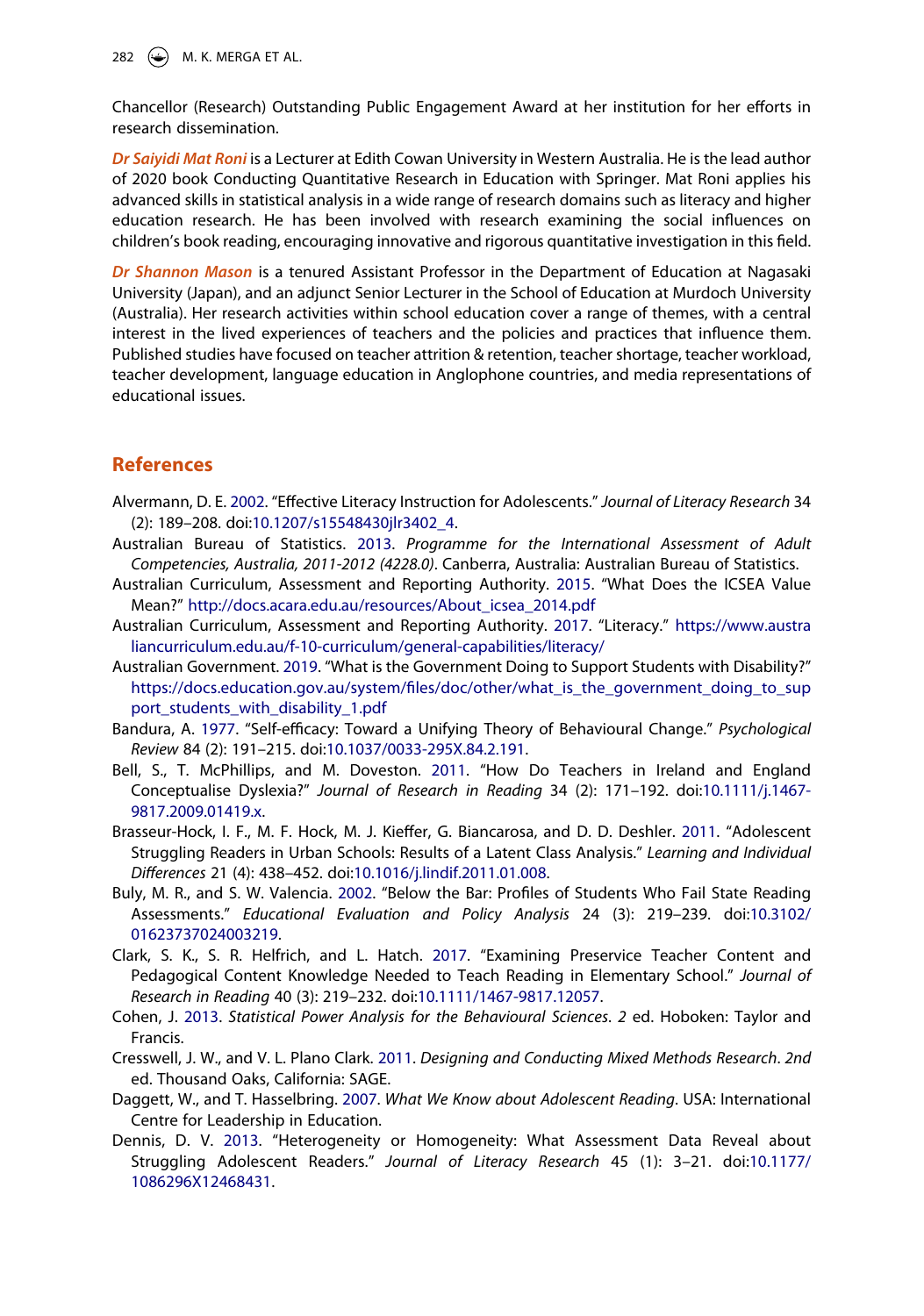- <span id="page-20-9"></span>Deterding, N. M., and M. C. Waters. [2018](#page-9-0). "Flexible Coding of In-depth Interviews: A Twenty-first Century Approach." *Sociological Methods & Research* 004912411879937. doi:[10.1177/](https://doi.org/10.1177/0049124118799377) [0049124118799377.](https://doi.org/10.1177/0049124118799377)
- <span id="page-20-4"></span>Edmonds, M. S., S. Vaughn, J. Wexler, C. Reutebuch, A. Cable, K. K. Tackett, and J. W. Schnakenberg. [2009](#page-3-5). "A Synthesis of Reading Interventions and Effects on Reading Comprehension Outcomes for Older Struggling Readers." *Review of Educational Research* 79 (1): 262–300. doi:[10.3102/](https://doi.org/10.3102/0034654308325998) [0034654308325998.](https://doi.org/10.3102/0034654308325998)
- <span id="page-20-6"></span>European Literacy Policy Network. [2016.](#page-4-1) "Literacy in England. Country Report." *Children, adolescents and adults*. [http://www.eli-net.eu/fileadmin/ELINET/Redaktion/user\\_upload/England\\_Long\\_](http://www.eli-net.eu/fileadmin/ELINET/Redaktion/user_upload/England_Long_Report.pdf) [Report.pdf](http://www.eli-net.eu/fileadmin/ELINET/Redaktion/user_upload/England_Long_Report.pdf)
- <span id="page-20-8"></span>Faul, F., E. Erdfelder, A. Buchner, and A.-G. Lang. [2009](#page-6-2). "Statistical Power Analyses Using G\*power 3.1: Tests for Correlation and Regression Analyses." *Behavior Research Methods* 41 (4): 1149–1160. doi:[10.3758/BRM.41.4.1149](https://doi.org/10.3758/BRM.41.4.1149).
- <span id="page-20-13"></span>Freebody, S., and P. Freebody. [2017.](#page-16-1) "Australian Teachers' Literacy Levels: Comparisons from the OECD International Survey of Adult Skills." *ALEA Hot Topic April 2017*. [https://www.alea.edu.au/](https://www.alea.edu.au/documents/item/1521) [documents/item/1521](https://www.alea.edu.au/documents/item/1521)
- <span id="page-20-18"></span>Griffiths, Y., and M. Stuart. [2013](#page-18-0). "Reviewing Evidence-based Practice for Pupils with Dyslexia and Literacy Difficulties." *Journal of Research in Reading* 36 (1): 96–116. doi:[10.1111/j.1467-](https://doi.org/10.1111/j.1467-9817.2011.01495.x) [9817.2011.01495.x.](https://doi.org/10.1111/j.1467-9817.2011.01495.x)
- <span id="page-20-10"></span>Hennink, M. M., B. N. Kaiser, and V. C. Marconi. [2017](#page-9-1). "Code Saturation versus Meaning Saturation: How Many Interviews are Enough?" *Qualitative Health Research* 27 (4): 591–608. doi:[10.1177/](https://doi.org/10.1177/1049732316665344) [1049732316665344.](https://doi.org/10.1177/1049732316665344)
- <span id="page-20-17"></span>Hill, J., E. L. Bass, and T. T. Stewart. [2019](#page-18-1). "Promoting Preservice Teacher Efficacy through Dialogic Problem-posing Seminars." *English in Education* 1–13. doi:[10.1080/04250494.2019.1626195.](https://doi.org/10.1080/04250494.2019.1626195)
- <span id="page-20-12"></span>Hinshaw, S. P. [1992](#page-16-2). "Externalizing Behavior Problems and Academic Underachievement in Childhood and Adolescence: Causal Relationships and Underlying Mechanisms." *Psychological Bulletin* 111 (1): 127–155. doi:[10.1037/0033-2909.111.1.127](https://doi.org/10.1037/0033-2909.111.1.127).
- <span id="page-20-16"></span>Hodgson, J. [2014.](#page-17-0) "Surveying the Wreckage: The Professional Response to Changes to Initial Teacher Training in the UK." *English in Education* 48 (1): 7–25. doi:[10.1111/eie.12028.](https://doi.org/10.1111/eie.12028)
- <span id="page-20-0"></span>Kirsch, I., J. de Jong, D. Lafontaine, J. McQueen, J. Mendelovits, and C. Monsuer. [2002.](#page-2-4) *Reading for Change: Performance and Engagement across Countries*. Washington DC: Organisation for Economic Co-operation and Development (OECD).
- <span id="page-20-2"></span>Kuczera, M., S. Field, and H. J. Windisch. [2016](#page-3-6). "Building Skills for All: A Review of England." Paris: OECD Publishing.
- <span id="page-20-11"></span>Liston, D., J. Whitcomb, and H. Borko. [2006](#page-15-0). "Too Little or Too Much: Teacher Preparation and the First Years of Teaching." *Journal of Teacher Education* 57 (4): 351–358. doi:[10.1177/](https://doi.org/10.1177/0022487106291976) [0022487106291976.](https://doi.org/10.1177/0022487106291976)
- <span id="page-20-5"></span>Louden, W., and M. Rohl. [2006.](#page-3-7) "'Too Many Theories and Not Enough Instruction': Perceptions of Preservice Teacher Preparation for Literacy Teaching in Australian Schools." *Literacy* 40 (2): 66–78. doi:[10.1111/j.1467-9345.2006.00440.x.](https://doi.org/10.1111/j.1467-9345.2006.00440.x)
- <span id="page-20-14"></span>Maher, D., and A. Prescott. [2017.](#page-17-1) "Professional Development for Rural and Remote Teachers Using Video Conferencing." *Asia-Pacific Journal of Teacher Education* 45 (5): 520–538. doi:[10.1080/](https://doi.org/10.1080/1359866X.2017.1296930) [1359866X.2017.1296930.](https://doi.org/10.1080/1359866X.2017.1296930)
- <span id="page-20-1"></span>McIntosh, S., and A. Vignoles. [2001](#page-2-4). "Measuring and Assessing the Impact of Basic Skills on Labour Market Outcomes." *Oxford Economic Papers* 53 (3): 453–481. doi:[10.1093/oep/53.3.453](https://doi.org/10.1093/oep/53.3.453).
- <span id="page-20-15"></span>Merga, M. K. [2019a](#page-17-2). "How Do Librarians in Schools Support Struggling Readers?" *English in Education*  53 (2): 145–160. doi:[10.1080/04250494.2018.1558030.](https://doi.org/10.1080/04250494.2018.1558030)
- <span id="page-20-3"></span>Merga, M. K. [2019b](#page-3-8). "'Fallen through the Cracks': Teachers' Perceptions of Barriers Faced by Struggling Literacy Learners in Secondary School." *English in Education* 1–25. doi:[10.1080/](https://doi.org/10.1080/04250494.2019.1672502) [04250494.2019.1672502](https://doi.org/10.1080/04250494.2019.1672502).
- <span id="page-20-7"></span>Merga, M. K., S. Mat Roni, and A. Malpique. [2020.](#page-5-0) "School Leadership and Whole-school Support of Struggling Literacy Learners in Secondary Schools." *Educational Management Administration & Leadership* 174114322090503. doi:[10.1177/1741143220905036](https://doi.org/10.1177/1741143220905036).